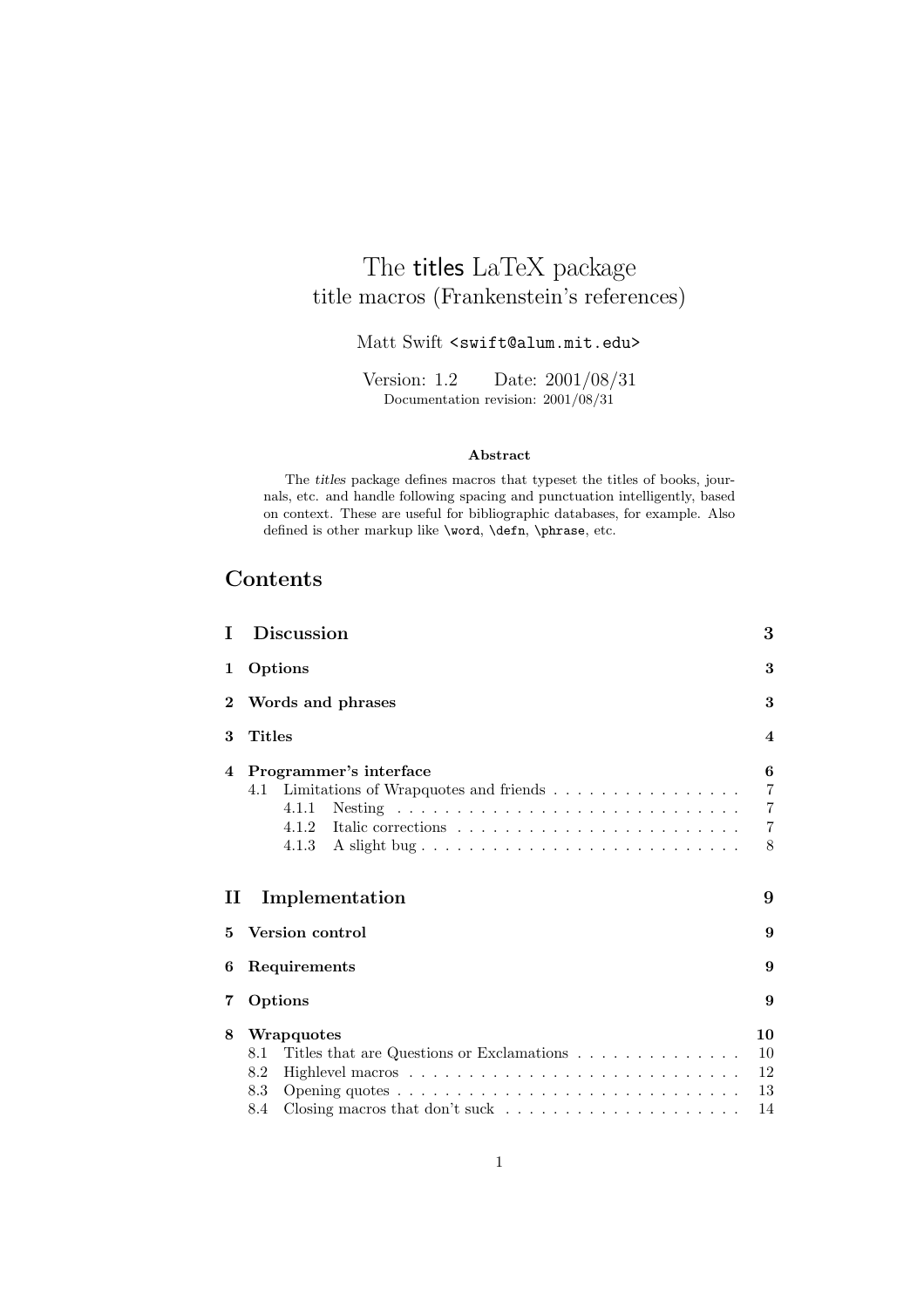|               | 8.5<br>8.6 |                       | 15<br>16 |
|---------------|------------|-----------------------|----------|
| 9             |            | Words and phrases     | 21       |
|               | 10 Titles  |                       | 22       |
|               |            |                       |          |
| III           |            | Configuration         | 23       |
|               |            | 11 User Customization | 23       |
| $\mathbf{IV}$ |            | Testing               | 24       |
|               |            |                       | 24       |
|               |            |                       | 24       |
|               |            |                       | 25       |
|               |            |                       | 25       |
|               |            |                       | 26       |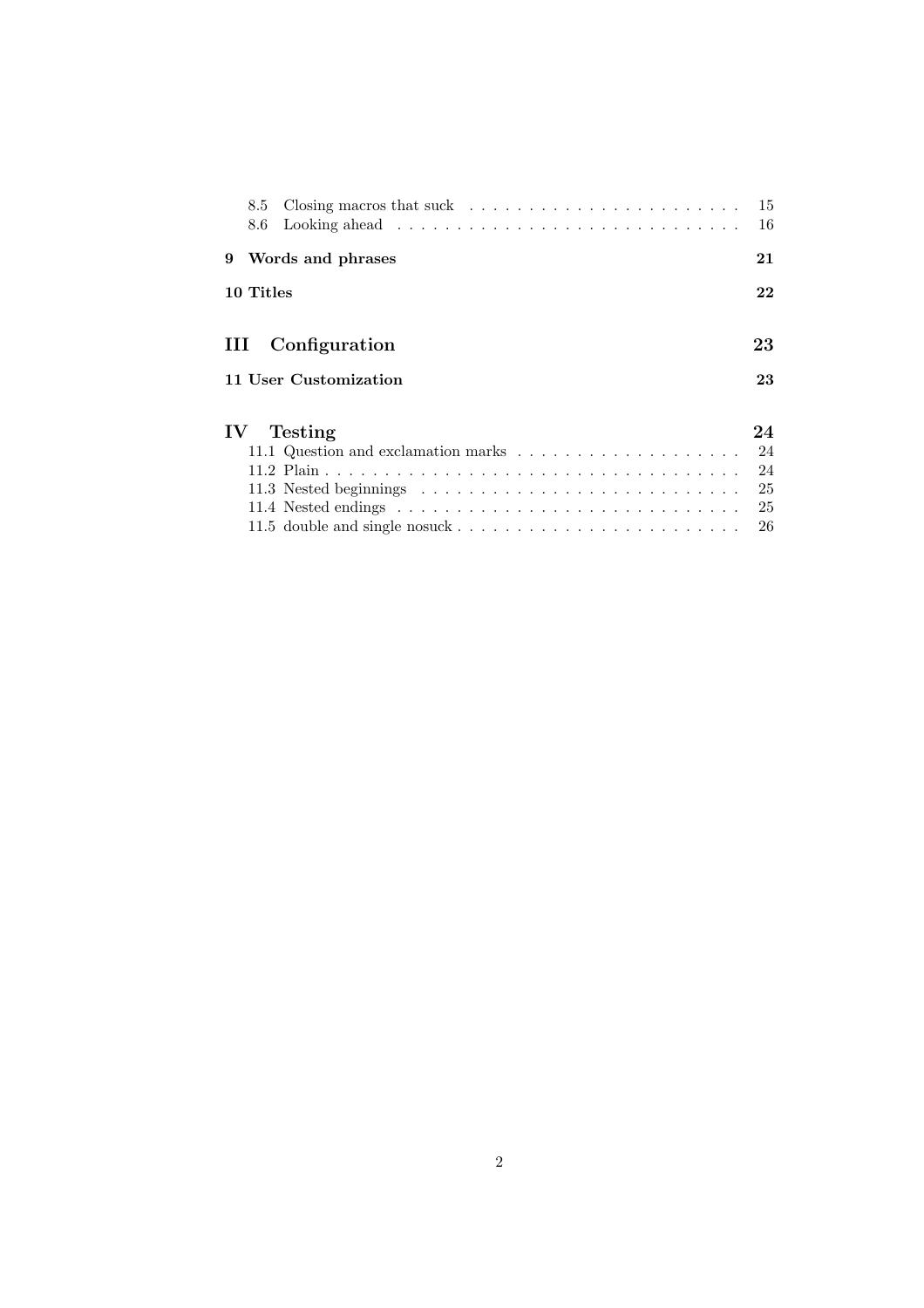# **Part I Discussion**

## **1 Options**

There are two package options, british and american, the default is american. They select the conventional way to use quotation marks: British style is use single quotes, and do not suck following period or comma inside; American style is to use double quotes and to suck following period or comma inside.

## **2 Words and phrases**

\word Typeset a word or phrase referred to as a noun with \word  $\{\langle word \rangle\}$ . The argument is not expected to contain punctuation.

\word{Elephant} is such a silly word.

#### LOOKS LIKE:

*Elephant* is such a silly word.

\phrase Typeset a phrase used as a noun rather than direct quotation with \phrase  $\{\langle phrase \rangle\}$ . The argument might well have punctuation, including final punctuation, which should not be considered to be punctuation of the containing sentence.

> The sentence \phrase{And stop calling me Shirley!} occurs twenty-seven times.

## LOOKS LIKE:

The sentence 'And stop calling me Shirley!' occurs twenty-seven times.

\foreign Typeset a foreign word or phrase with \foreign {\foreign text\}.

I couldn't think of the \foreign{mot juste} at the time.

## LOOKS LIKE:

I couldn't think of the *mot juste* at the time.

\foreignword Typeset a foreign word or phrase referred to as a noun with \foreignword  $\{\langle \text{foreign word} \rangle\}.$ 

> Only later did I realize that the right word was \foreignword{bouffon}.

## LOOKS LIKE:

Only later did I realize that the right word was '*bouffon*'.

*Warning: Notice that writing \foreign{ \word{ text}} or vice versa is not necessarily going to do the right thing. Suppose \foreign and \word were both set to \textitswitch (which are in fact the default settings below). Then*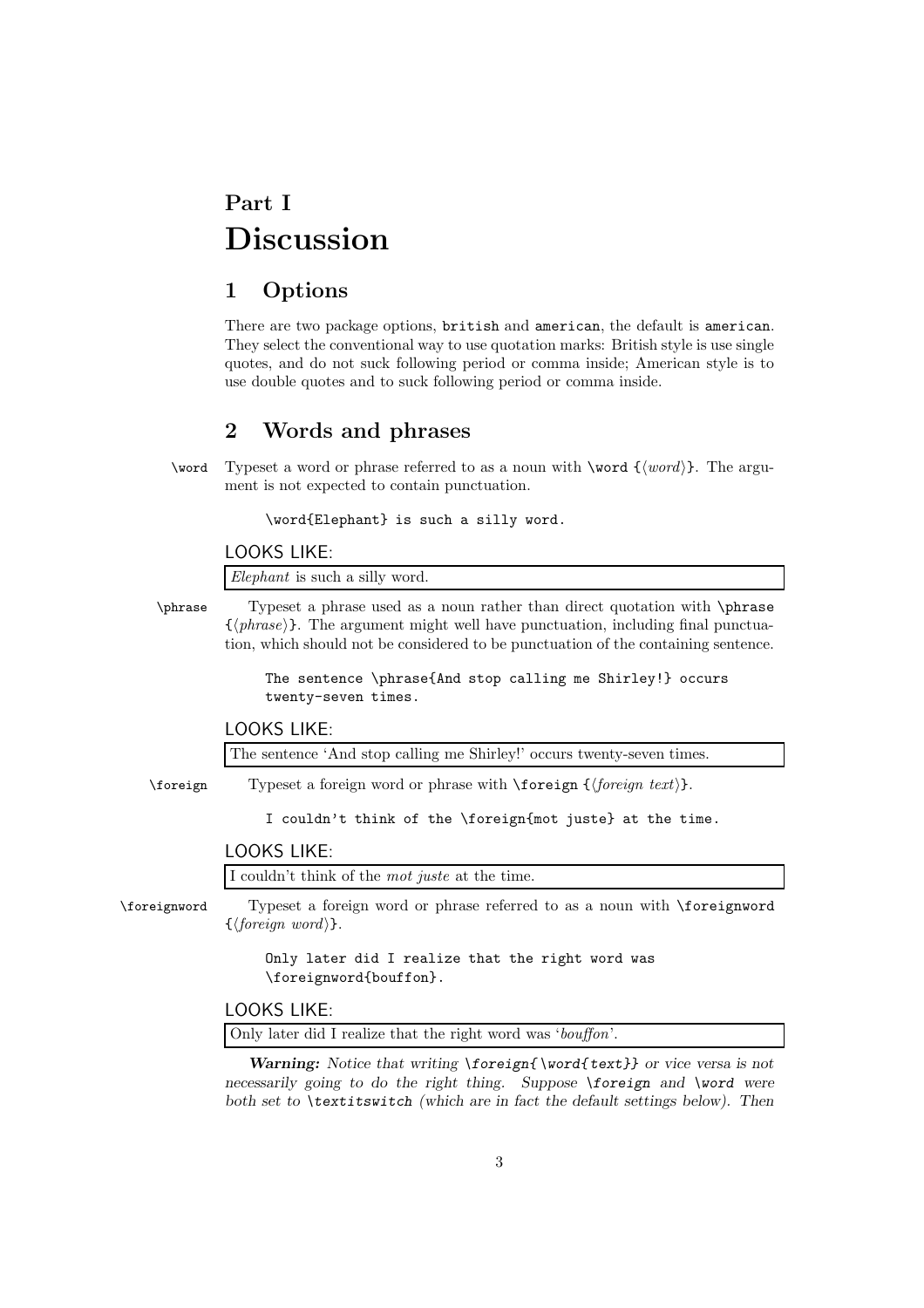*\foreign{ \word{ text}} is going to cancel out and look just like the surrounding text. This is not the most intuitive fact, but it's not worth it to try to make \foreign and \word smart enough to see each other inside themselves.*

\term \term {-*technical term*} typesets a techincal term in a different font. You might want to use this where a techincal term is first used, or defined. One could enhance this macro and \defn to help build an automatic glossary

This sort of thing is called a \term{blibnil}.

### LOOKS LIKE:

This sort of thing is called a *blibnil*.

\defn \defn {\*definition*} typesets a definition, perhaps of a technical term. One could enhance this macro and \defn to help build an automatic glossary

> We may describe a \term{blibnil} as \defn{a slibnil with three arms}.

## LOOKS LIKE:

We may describe a *blibnil* as *a slibnil with three arms*.

## **3 Titles**

\book \book {\book title}} typesets a book title.

Some people find \book{Moby-Dick} dull, but I thought it was exciting.

## LOOKS LIKE:

Some people find *Moby-Dick* dull, but I thought it was exciting.

\*journal* \*journal {\ippartial title*}} typesets a journal title.

I liked it so much I started a scholarly journal called \journal{The Melville Times} with the inheritance from my grandmother.

### LOOKS LIKE:

I liked it so much I started a scholarly journal called *The Melville Times* with the inheritance from my grandmother.

\music \music { $\langle$ *music {* $\langle$  *title*}} typesets a music title.

My journal didn't do very well; I moped around my office and listened to Schubert's \music{Winterreise}.

## LOOKS LIKE:

My journal didn't do very well; I moped around my office and listened to Schubert's *Winterreise*.

\article \article {\article title}} typesets a article title.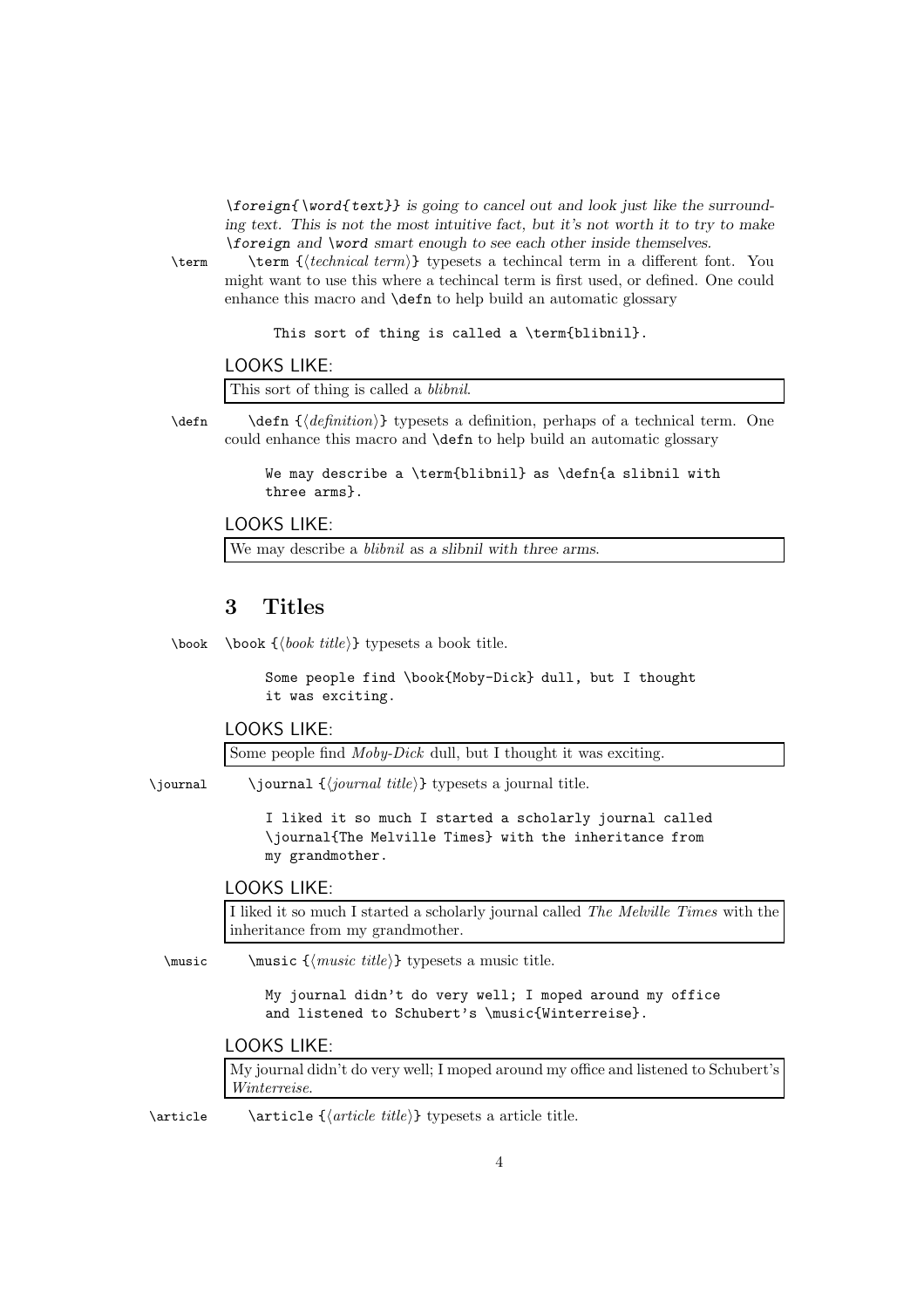Then one day I received an article, \article{Pip and the Milk of Human Kindness}, by express mail from Wales.

## LOOKS LIKE:

Then one day I received an article, "Pip and the Milk of Human Kindness," by express mail from Wales.

\poemtitle \poemtitle { $\{poem title\}$ } typesets a poem title.

I then wrote my famous poem \poemtitle{Jump for Joy like the Butterflies of Troy} in five minutes.

## LOOKS LIKE:

I then wrote my famous poem "Jump for Joy like the Butterflies of Troy" in five minutes.

Sometimes longer poems are distinguished from shorter ones in type when they have been published separately as a book [FIX give reference]. This package defines a macro \longpoem in the configuration file in the following way:

\newlet\longpoem\textitswitch

 $\pi \rightarrow {\play { \langle play title \rangle} } typesets a play title.$ 

To celebrate the popularity of the article, I took the author to the theater to see the acclaimed play \play{Grave in Waterloo}, starring Vincent Price.

## LOOKS LIKE:

To celebrate the popularity of the article, I took the author to the theater to see the acclaimed play *Grave in Waterloo*, starring Vincent Price.

\craft \craft  ${\langle \text{craff title} \rangle}$  typesets a title of a craft or ship.

With tears in my heart, I put the author on the \craft{HMS Shangrila} bound for Wales.

## LOOKS LIKE:

With tears in my heart, I put the author on the *HMS Shangrila* bound for Wales.

\species \species {*(| genus ] species [ subspecies ]*)} typesets the Latin generic and/or specific names for an organism.

> **Lesson 1** Chicago Manual of Style *specifies italic type. Genus names should be capitalized, and may be abbreviated on subsequent appearances with the initial letter. Following designations should be in roman. E.g., "var." for "variant" following species name and "sp." for "species" following genus name, meaning "any species in the genus."* §*7.102–4*

> *Higher groupings should be in capitalized roman. English derivatives of scientific names, e.g., amoeba, are lowercased.* §*7.105–6*

*To do: abbrevs category for genus/species and/or datemark for suffixes*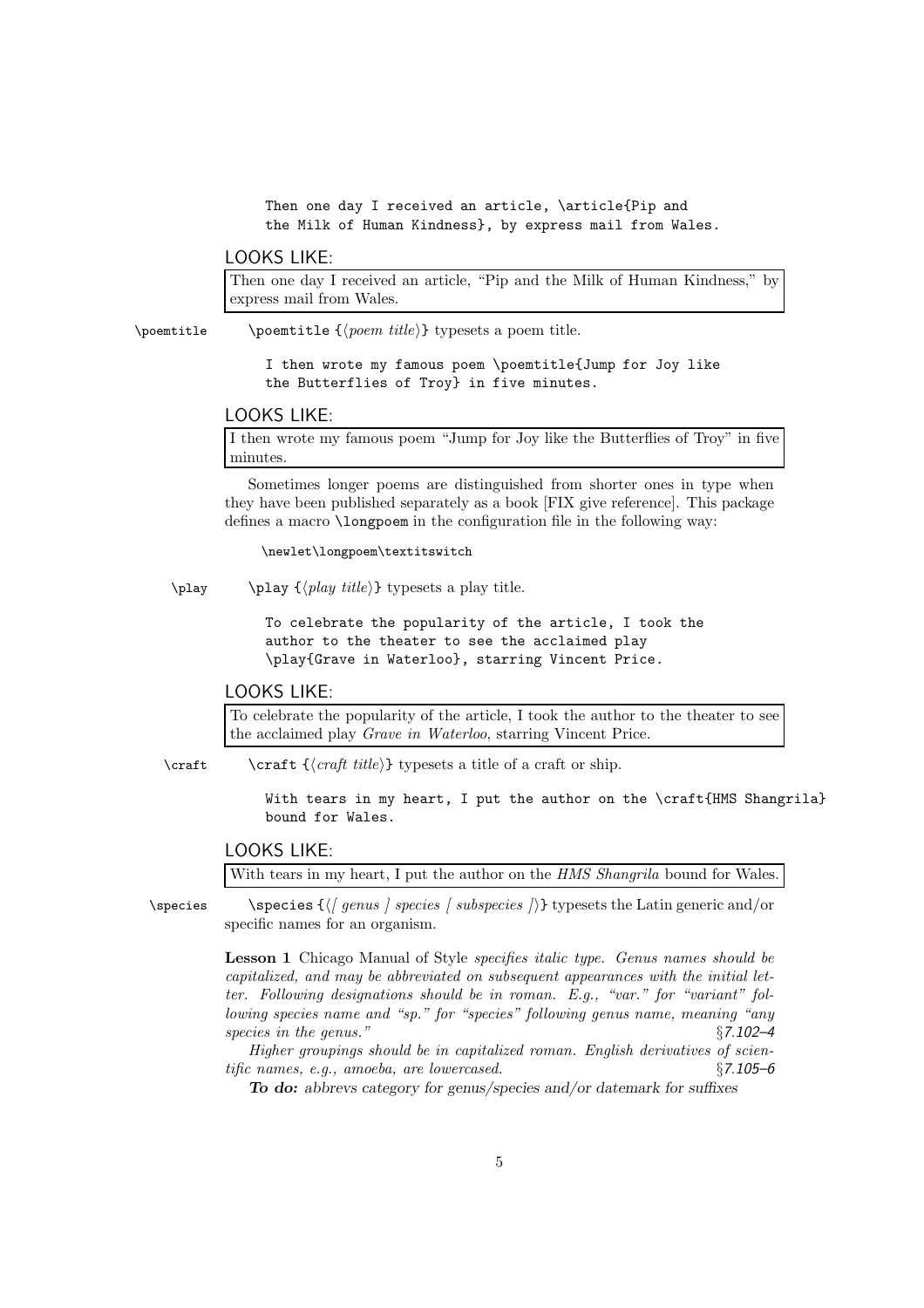*Warning: Right now there is a small discrepancy between the behavior of \textitswitch and \Wrapquotes regarding what happens when followed by a command sequence such as \footnote. I hope to make these things completely parallel one day, but for now, realize that after using a titling macro that uses \Wrapquotes, you must use {} before any following command sequence that you want to immediately follow the title with no intervening space. The only case I can think of is \footnote. If you forget the {}, you will have an extra space after the title and before the footnotemark. The following example illustrates this behavior and contrasts it with \textitswitch:*

\newabbrev\foo{Foo}

\book{Foo}\foo

\book{Foo} \foo

\book{Foo}\footnote{footie}

```
\book{Foo}{}\footnote{footie}
```
\poemtitle{Foo}\foo

\poemtitle{Foo} \foo

\poemtitle{Foo}\footnote{footie}

\poemtitle{Foo}{}\footnote{footie}

\poemtitle{Foo}.\footnote{footie}

| FooFoo                          |  |  |
|---------------------------------|--|--|
| Foo Foo                         |  |  |
| $Foo^a$                         |  |  |
| $Foo^b$                         |  |  |
| "Foo" Foo                       |  |  |
| "Foo" Foo                       |  |  |
| "Foo" $c$                       |  |  |
| "Foo" <sup><math>d</math></sup> |  |  |
| "Foo." <sup>e</sup>             |  |  |

*<sup>b</sup>*footie *<sup>c</sup>*footie

*<sup>d</sup>*footie *<sup>e</sup>*footie

## **4 Programmer's interface**

 $\W$ rapquotes  $\W$ rapquotes  $\{ \text{text} \}$  wraps  $\text{text}$  in quotes. Single quotes are used initially if

\WrapquotesNS \WrapquotesIS \WrapquotesNN \WrapquotesIN \WrapquotesSN \WrapquotesDN \WrapquotesSK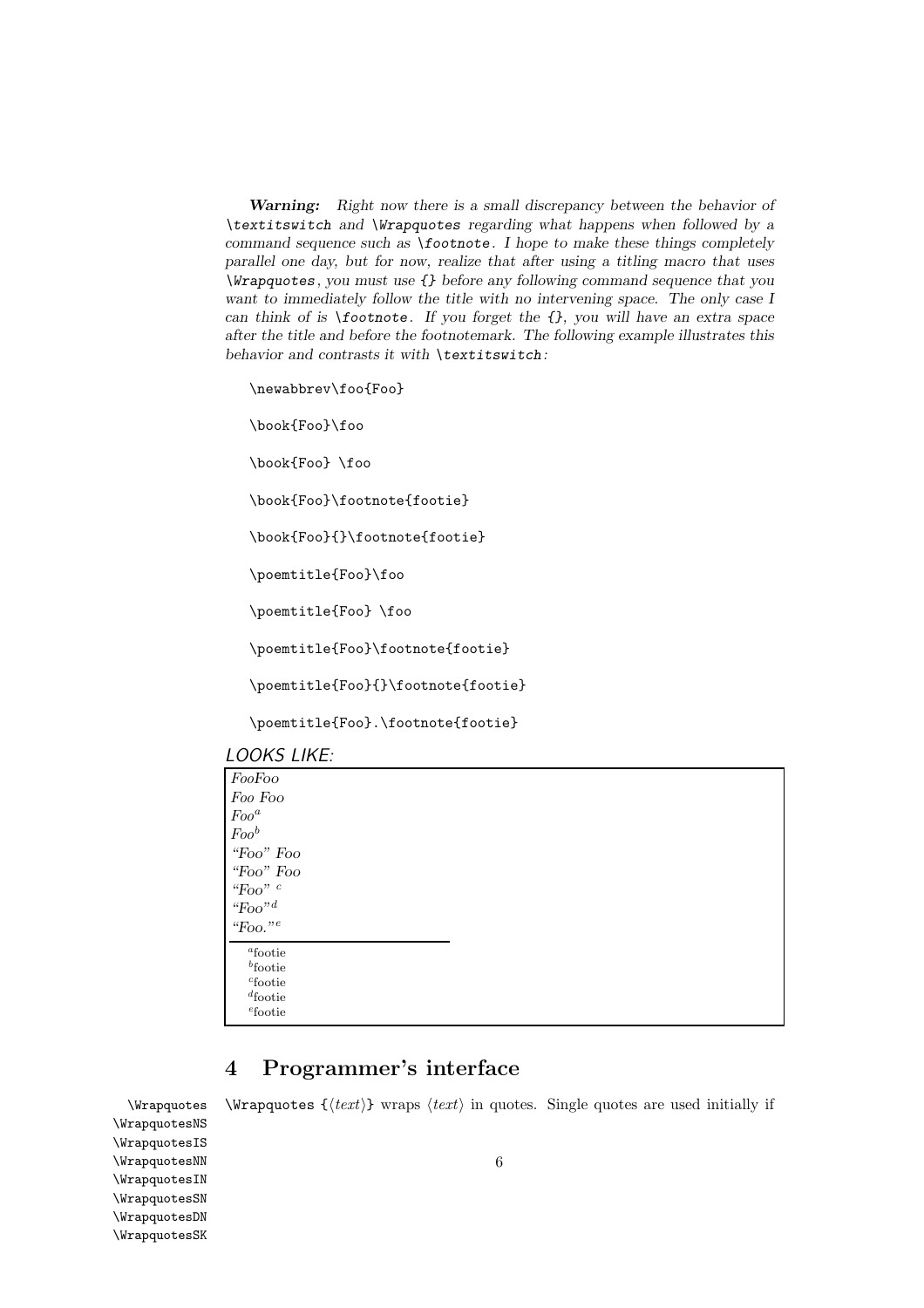the singlequotes option is given to the package, and double quotes if no option or the doublequotes option is given to the package.

When quotation marks inserted by **\Wrapquotes** and friends are doubled up (this occurs sometimes when nesting them), a thinspace  $(\lambda)$  is inserted between the abutted quotes.

 $\W$ rapquotes will be  $\let$  to one of the six macros  $\W$ rapquotes  $\langle XY \rangle$ .

In the two-letter suffix  $\langle XY \rangle$ , first letter N means "normal" and I means "inverse." These are macros that switch between single and double quotes when they nest: an inverse wrapquotes wraps with single quotes when a normal wrapquotes would wrap with double quotes, and vice versa. First letter S for "single" and D for "double" are for macros that always wrap with single or double quotes. Spacing and punctuation following the closing quotes are handled intelligently by macros with second letter S, which means means suck a following period or comma into the closing quote, that is, if what follows is a comma or period, it is pulled inside the quotes (following American practice). Second letter N means "nosuck," that is, don't suck. Second letter K means "kill": the same as N but suppress the effect of any punctuation in the quoted argument on spacing that follows the closing quotes (i.e., execute  $\gtrsim$ , which sets the spacefactor to 1000). This is only useful in certain technical writing where punctuation in the quoted argument should not be considered puncutation of the containing sentence.

A space is inserted after the closing quotes unless what follows is in the set ;?:!-)]'\textquoteright{, in which case no space is inserted.FIX: that would be \nospacelist

\IfQuestionOrExclamation \IfQuestionOrExclamation { $\text{true}$ }{ $\text{false}}$ } executes  $\text{true}$  clause iff  $\langle text \rangle$  ends with a question mark or an exclamation point; executes  $\langle false \rangle$ clause otherwise.

### **4.1 Limitations of Wrapquotes and friends**

#### **4.1.1 Nesting**

*Warning: For proper nesting of \Wrapquotes and friends, user commands must be*  $\{XY\}$  *commands instead of using a \def-like defining command. It's OK to \let a user macro to something like*  $\text{Wrapquotes which itself has been \texttt{let to one of the six \texttt{Wrapquotes }}\langle XY \rangle}$ *macros.*

*The user command which is \let to one of the \Wrapquotes commands must furthermore appear in the source. That is, it must not appear as the result of an expansion. Among other things, this means that nesting won't work properly if you put \Wrapquotes into an abbrev (see the abbrevs package in the Frankenstein bundle).*

*For applications where nesting will not occur, there should be nothing to worry about.*

#### **4.1.2 Italic corrections**

*Warning: The question of when to insert an italic correction is not nearly as simple as it might seem. I cannot figure good rules which cover all cases, and I do not trust the behavior of the kernel's macros as a guide. So I can not tell you whether this package handles italic corrections properly. If you discover behavior which you think is wrong, please let me know with an example and an argument.*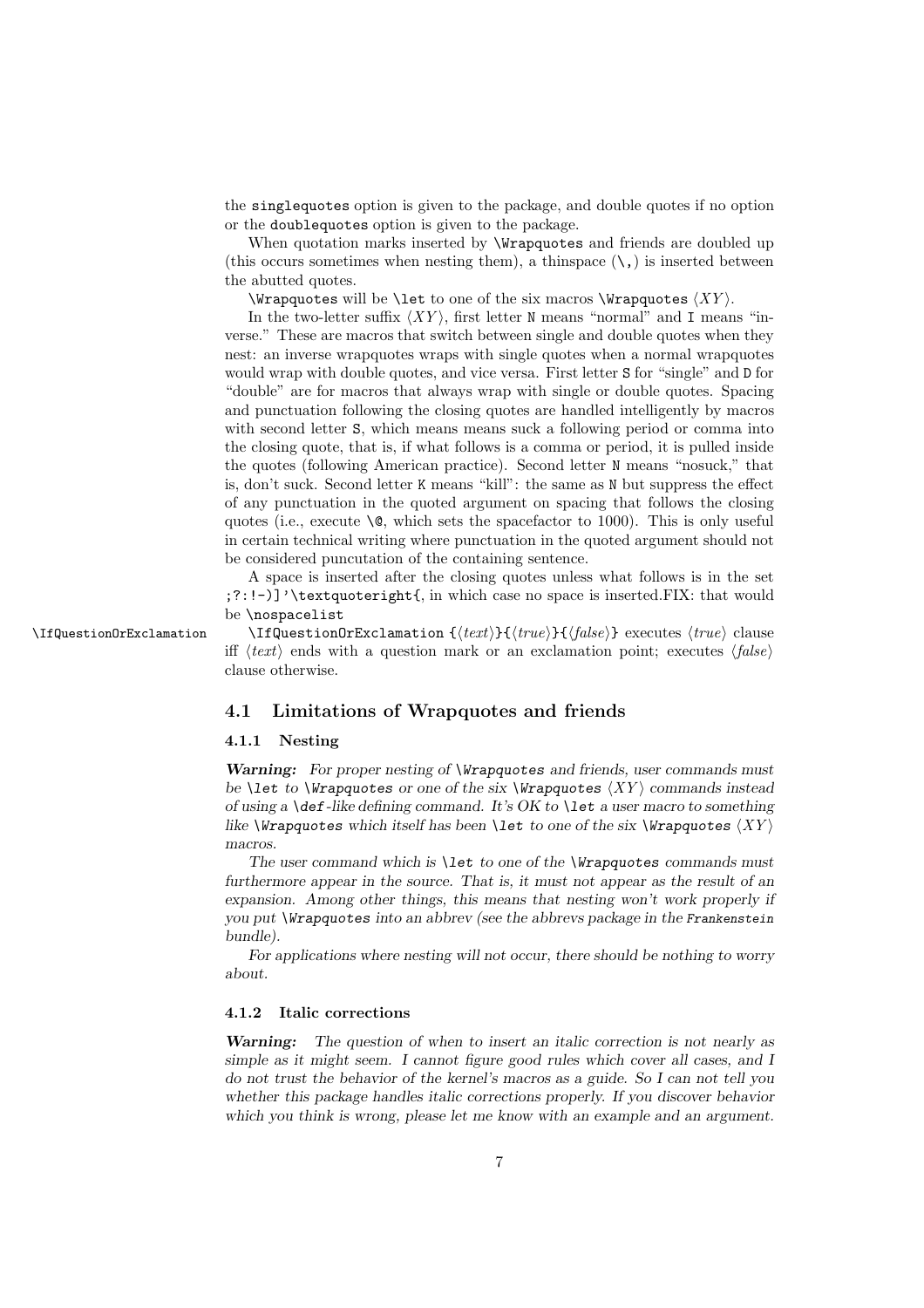### **4.1.3 A slight bug**

*Warning: Right now there is a small bug in cases where closing quotes fall at the end of italic text, such as*

> \normalfont \book{My love of \poemtitle{Daffodils}}, by H.~Moneysworth.

## *LOOKS LIKE:*

*My love of "Daffodils*," by H. Moneysworth.

*These cases loose because the closing quotation marks and any sucked-in punctuation are going to be in roman, not italic, or italic, not roman. Only the more obsessive will notice this flaw. I'm sure I will come up with a way to handle this for a future version of this package.*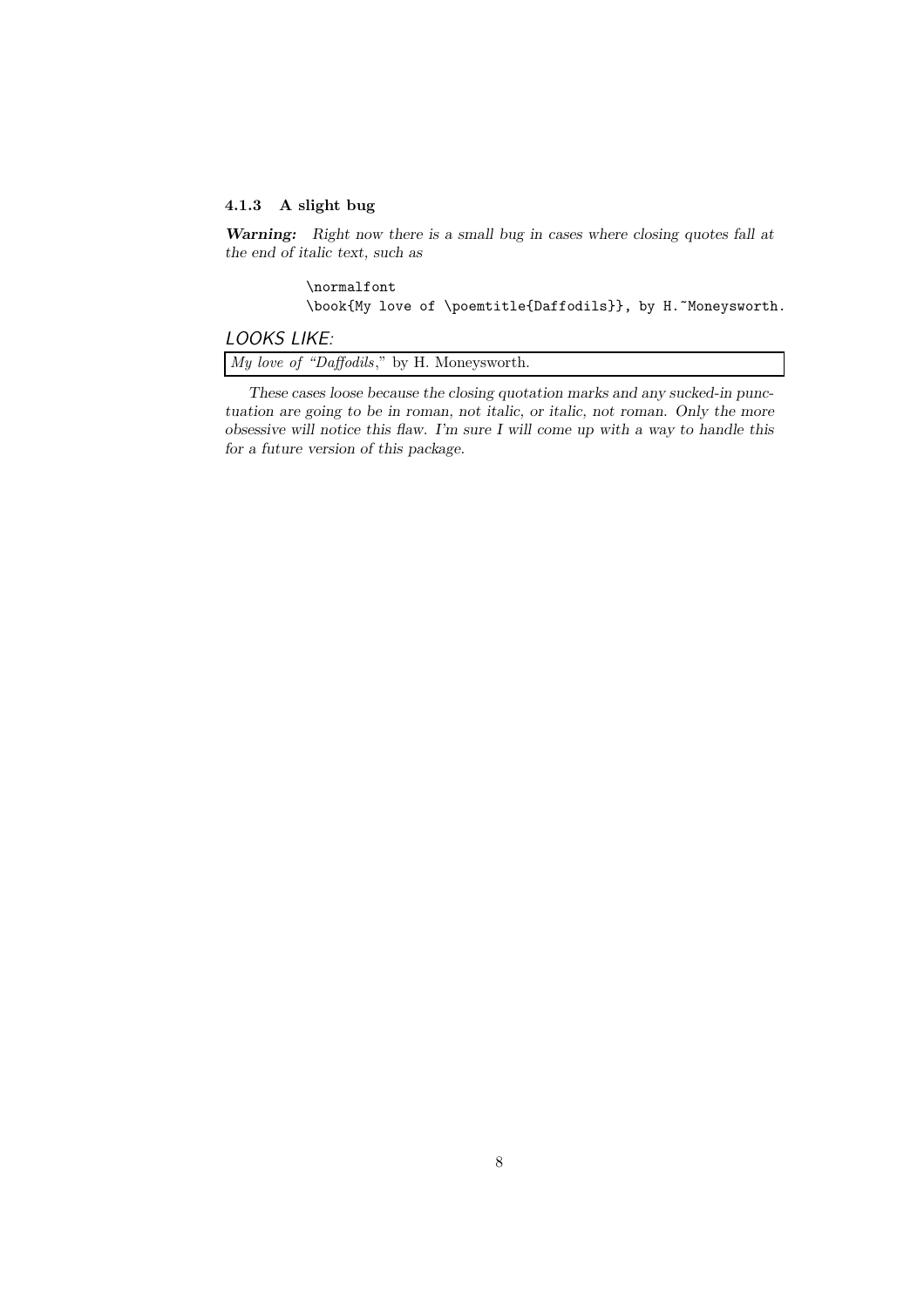# **Part II Implementation**

## **5 Version control**

```
\fileinfo
\DoXUsepackagE
\HaveECitationS
   \fileversion
      \filedate
       \docdate
      \PPOptArg
                 These definitions must be the first ones in the file.
                  1 \def\fileinfo{title macros (Frankenstein's references)}
                  2 \def\DoXPackageS {}
                  3 \def\initelyHavECitationS {}
                  4 \def\fileversion{v1.2}
                  5 \def\filedate{2001/08/31}
                  6 \def\docdate{2001/08/31}
                  7 \edef\PPOptArg {%
                  8 \filedate\space \fileversion\space \fileinfo
                  9 }
```
If we're loading this file from a \ProcessDTXFile command (see the *compsci* package), then \JusTLoaDInformatioN will be defined; othewise we assume it is not (that's why the FunkY NamE).

If we're loading from \ProcessDTXFile, we want to load the packages listed in \DoXPackageS (needed to typeset the documentation for this file) and then bail out. Otherwise, we're using this file in a normal way as a package, so do nothing. \DoXPackageS, if there are any, are declared in the dtx file, and, if you're reading the typeset documentation of this package, would appear just above. (It's OK to call \usepackage with an empty argument or \relax, by the way.)

10 \makeatletter% A special comment to help create bst files. Don't change! 11 \@ifundefined{JusTLoaDInformatioN} {%

- 12 }{% ELSE (we know the compsci package is already loaded, too)
- 13 \UndefineCS\JusTLoaDInformatioN
- 14 \SaveDoXVarS
- 15 \eExpand\csname DoXPackageS\endcsname\In {%use \csname in case it's undefined
- 16 \usepackage{#1}%
- 17 }%
- 18 \RestoreDoXVarS
- 19 \makeatother
- 20 \endinput
- 21 }% A special comment to help create bst files. Don't change!

Now we check for LAT<sub>E</sub>X2e and declare the LaTeX package.

- 22 \NeedsTeXFormat{LaTeX2e}
- 23 \ProvidesPackage{titles}[\PPOptArg]

## **6 Requirements**

```
24 \RequirePackage{moredefs,slemph}
```
## **7 Options**

\ti@domelater

25 \ReserveCS\ti@domelater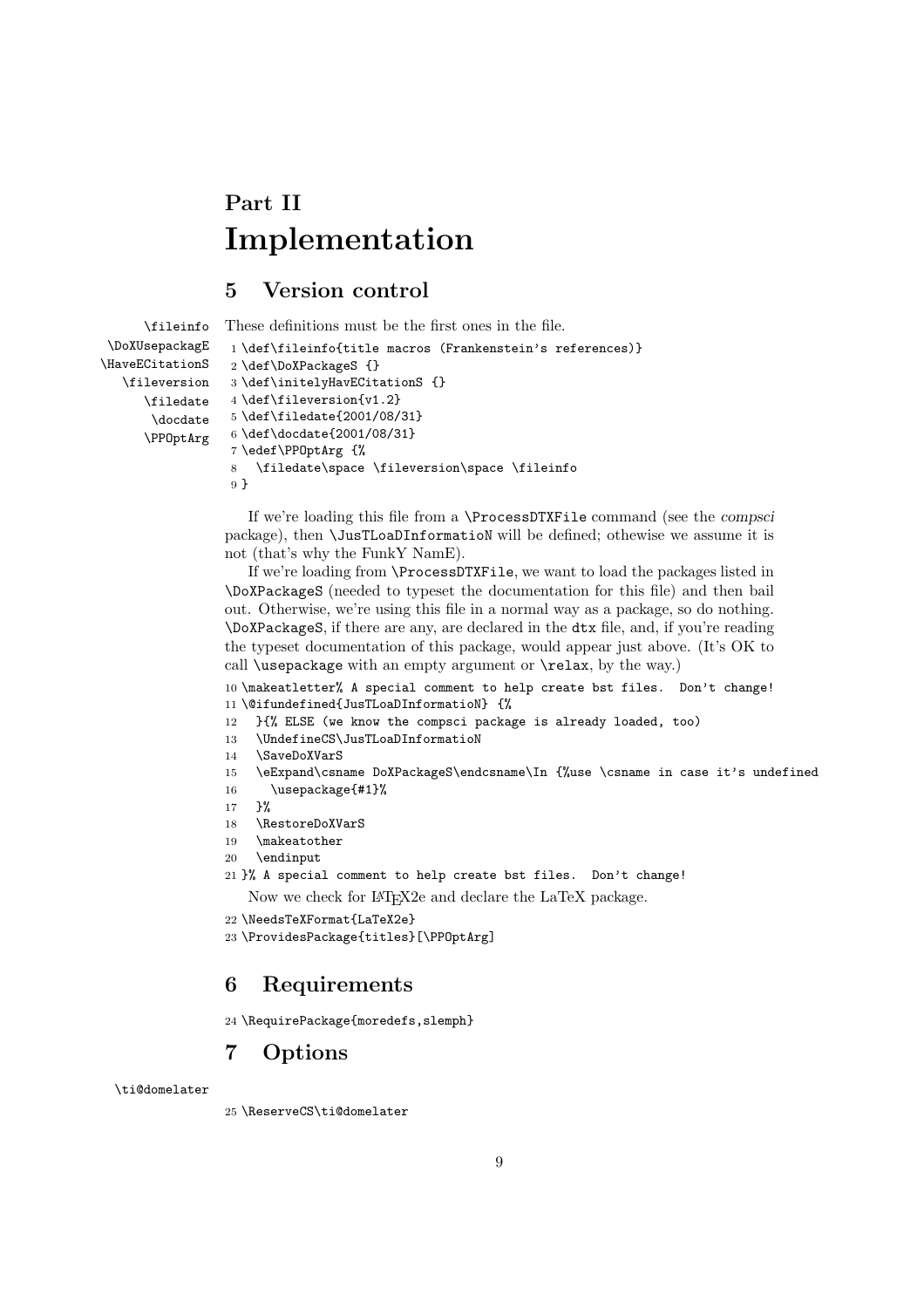```
26 \DeclareOption{british} {%
27 \def\ti@domelater {%
28 \let\Wrapquotes\WrapquotesNN
29 \@doublequotes@false
30 }
31 }
32 \DeclareOption{american} {%
33 \def\ti@domelater {%
34 \let\Wrapquotes\WrapquotesNS
35 \@doublequotes@true
36 }
37 }
38 \ExecuteOptions{american}
39 \ProcessOptions
```
## **8 Wrapquotes**

Here we go! This is not a picnic, so leave your jelly jar home.

## **8.1 Titles that are Questions or Exclamations**

```
\IfQuestionOrExclamation
         \ti@checkfor@q
         \ti@checkfor@e
               \ti@prev 42
          \ti@prev@prev
           \@ti@sw@true
          \@ti@sw@false
             \if@ti@sw@
                        40 \newcommand\IfQuestionOrExclamation [1] {%
                        41 \@tempswafalse
                             \ti@checkfor@q #1?\@nil
                        43 \ti@checkfor@e #1!\@nil
                         44 \if@tempswa
                         45 \expandafter\@firstoftwo
                         46 \else
                         47 \expandafter\@secondoftwo
                         48 \fi
```
49 }

The large majority of titles will not contain a question mark or exclamation point. The large majority of those that do will have a single mark or point at the end. We could (I think) use a simpler check that processed all titles by looping through to examine the end, but a slightly more complicated check will handle the majority of cases very quickly (and at a constant speed, rather than proportional to title length) and not greatly slow down processing the remaining two unusual cases. We divide our argument (with an extra question mark tacked onto the end) into what's before the first question mark and what's after it. Then we examine what's after it and interpret the results thus:

**empty** no question mark in title

- **question mark** title ends with question mark (and there are no other question marks)
- **text ending with one question mark** a question mark occurs in the title, but not at the end
- **text ending with two question marks** title ends with a question mark (and there is a previous question mark)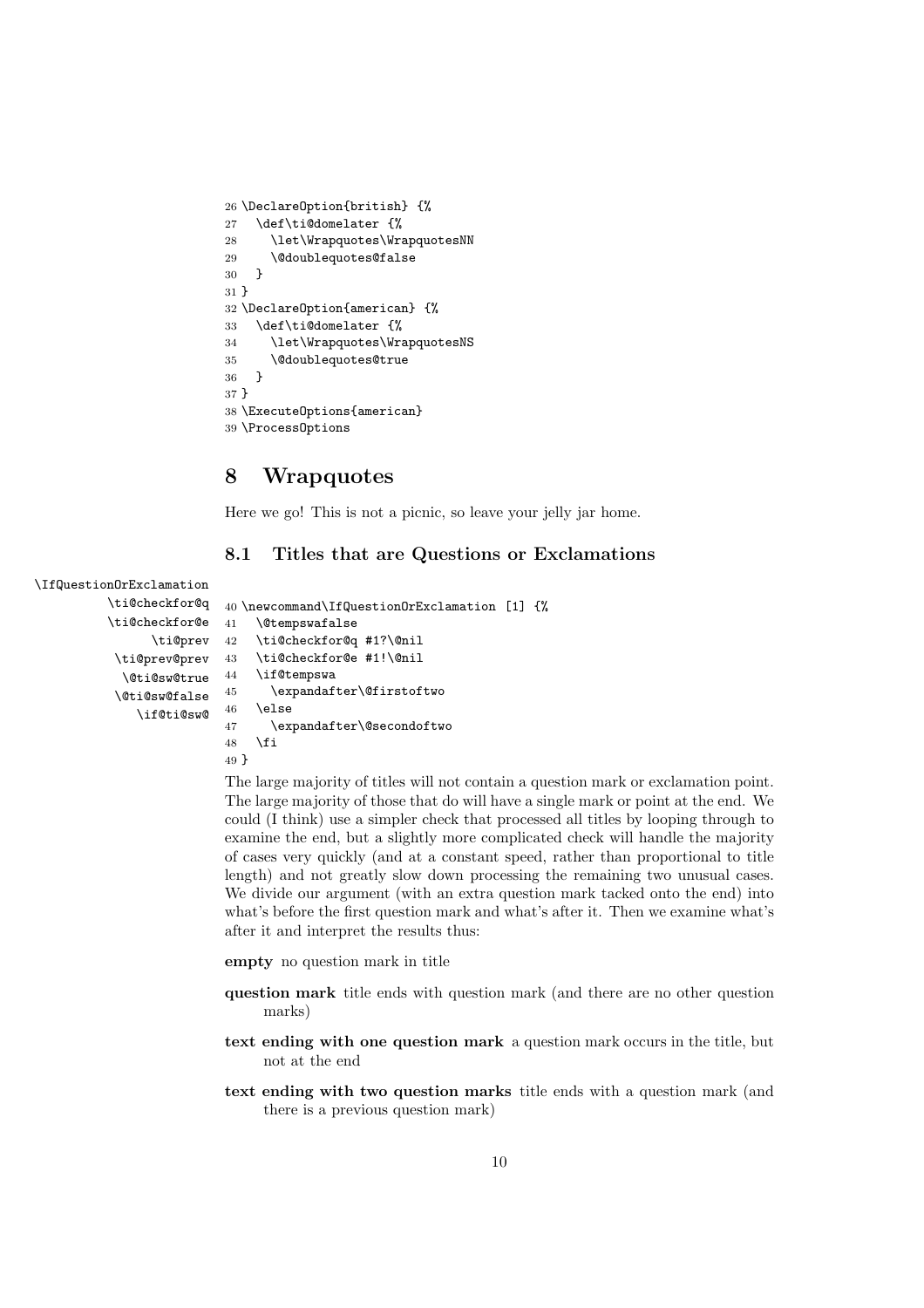We set switch a to true if the title ends with a question mark.

```
50 \newboolean{@ti@sw@}
51 \ReserveCS\ti@prev
52 \ReserveCS\ti@prev@prev
53 \NewName{ti@checkfor@q} {#1?#2\@nil} {%
54 \def\sc@t@a{#2}%
55 \def\sc@t@b{?}%
56 \ifx\sc@t@a\ShortEmpty
57 \else
58 \ifx\sc@t@a\sc@t@b
59 \@tempswatrue
60 \else
```
We use a loop to whittle down #2 until \ti@prev contains the last character and \ti@prev@prev contains the second-to-last. We know that \ti@prev is going to be a question mark. Iff \ti@prev@prev is a question mark, we are in the final case above.

```
61 \let\ti@prev\sc@t@a
62 \let\ti@prev@prev\sc@t@a
63 \@ti@sw@true
64 \@whilesw \if@ti@sw@ \fi {%
65 \ifx\sc@t@a\ShortEmpty
66 \@ti@sw@false
67 \else
68 \let\ti@prev@prev\ti@prev
69 \let\ti@prev\sc@t@a
70 \edef\sc@t@a{\E@cdr\sc@t@a\@nil}%
71 \over \{5}72 }%
73 \edef\ti@prev@prev{\E@car\ti@prev@prev\@nil}%
74 \ifx\ti@prev@prev\sc@t@b
75 \@tempswatrue
76 \forallfi
77 \fi
78 \fi
79 }
```
Exact same logic applies to exclamation points.

```
80 \NewName{ti@checkfor@e} {#1!#2\@nil} {%
81 \def\sc@t@a{#2}%
82 \def\sc@t@b{!}%
83 \ifx\sc@t@a\ShortEmpty
84 \else
85 \ifx\sc@t@a\sc@t@b
86 \@tempswatrue
87 \else
88 \let\ti@prev\sc@t@a
89 \let\ti@prev@prev\sc@t@a
90 \@ti@sw@true
91 \@whilesw \if@ti@sw@ \fi {%
92 \ifx\sc@t@a\ShortEmpty
93 \@ti@sw@false
94 \else
95 \let\ti@prev@prev\ti@prev
```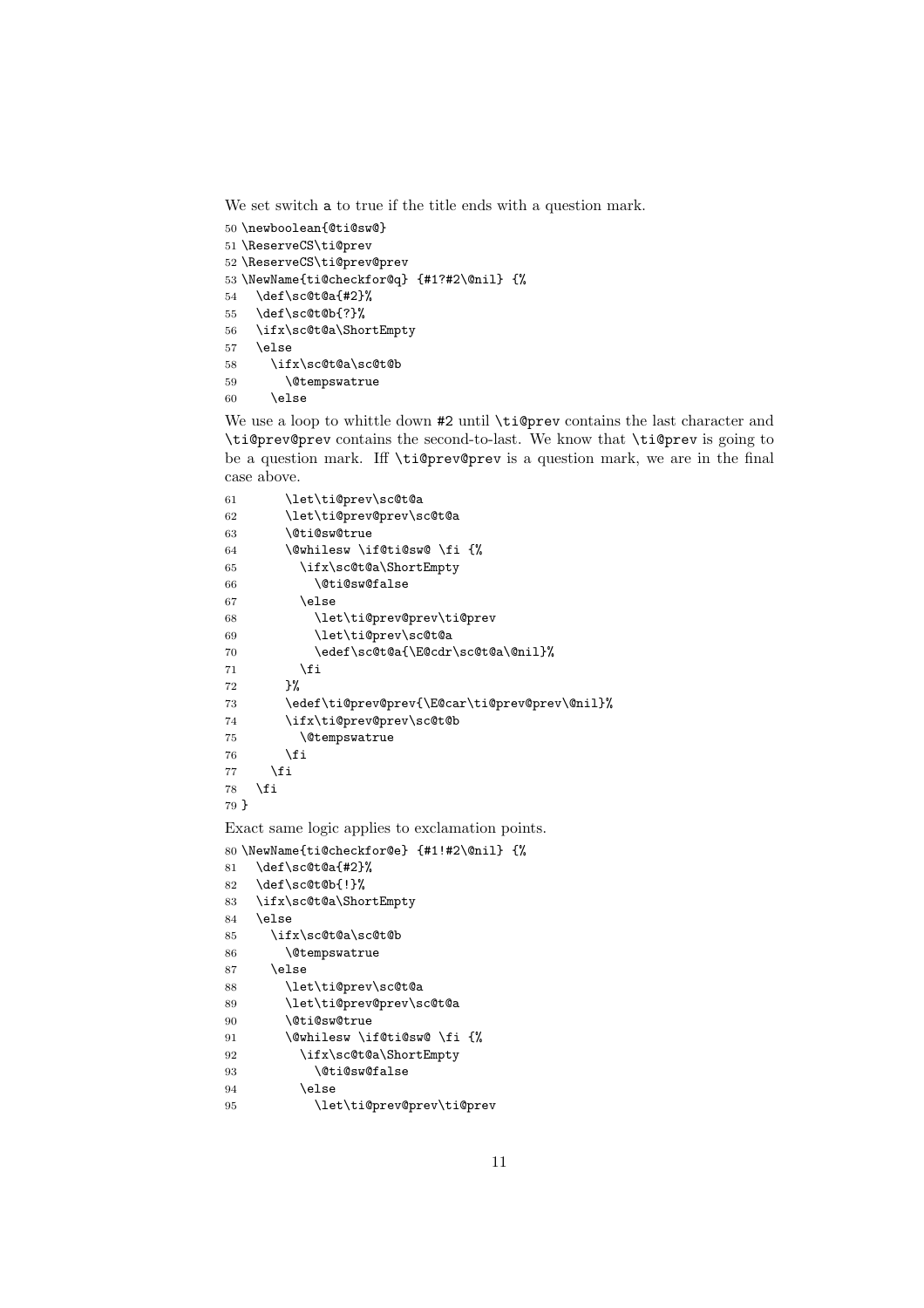```
96 \let\ti@prev\sc@t@a
97 \edef\sc@t@a{\E@cdr\sc@t@a\@nil}%
98 \qquad \qquad \fi
99 }%
100 \edef\ti@prev@prev{\E@car\ti@prev@prev\@nil}%
101 \ifx\ti@prev@prev\sc@t@b
102 \@tempswatrue
103 \qquad \text{if}104 \fi
105 \fi
106 }
```
## **8.2 Highlevel macros**

\ti@wrapquotes@suck \ti@wrapquotes@nosuck These two are the top-level internal macros, and they are pretty sane. One sucks in a following period or comma, the other does not. \ti@wrapquotes@suck does not suck, however, when the title ends in a question or exclamation point.

The group here is necessary to scope the **\@doublequotes@** boolean.

```
107 \newcommand*\ti@wrapquotes@suck [1] {%
108 % \DTypeout{top of wrapquotes@suck}%
109 \IfQuestionOrExclamation {#1} {%
110 \ti@wrapquotes@nosuck{#1}%
111 }{% ELSE
112 % \DTypeout{top of wrapquotes@suck ELSE}%
113 \begingroup
114 \if@doublequotes@
115 % \DTypeout{double true in suck}%
116 \@doublequotes@false
117 \def\sc@t@a {\ti@open@double #1\ti@close@double@suck}%
118 \else
119 % \DTypeout{double false in suck}%
120 \@doublequotes@true
121 \def\sc@t@a {\ti@open@single #1\ti@close@single@suck}%
122 \overrightarrow{fi}123 \sc@t@a
124 \endgroup
125 }%
126 }
127 \newcommand*\ti@wrapquotes@nosuck [1] {%
128 \begingroup
129 \if@doublequotes@
130 % \DTypeout{double true in nosuck}%
131 \@doublequotes@false
132 \def\sc@t@a {\ti@open@double #1\ti@close@double@nosuck}%
133 \else
134 % \DTypeout{double false in nosuck}%
135 \@doublequotes@true
136 \def\sc@t@a {\ti@open@single #1\ti@close@single@nosuck}%
137 \fi
138 \sc@t@a
139 \endgroup
140 }
Now we can define the secondary programmers' macros.
```
\WrapquotesNS \WrapquotesIS \WrapquotesNN \WrapquotesIN \WrapquotesSN \WrapquotesDN \WrapquotesSK \Wrapquotes \if@doublequotes@ \@doublequotes@true \@doublequotes@false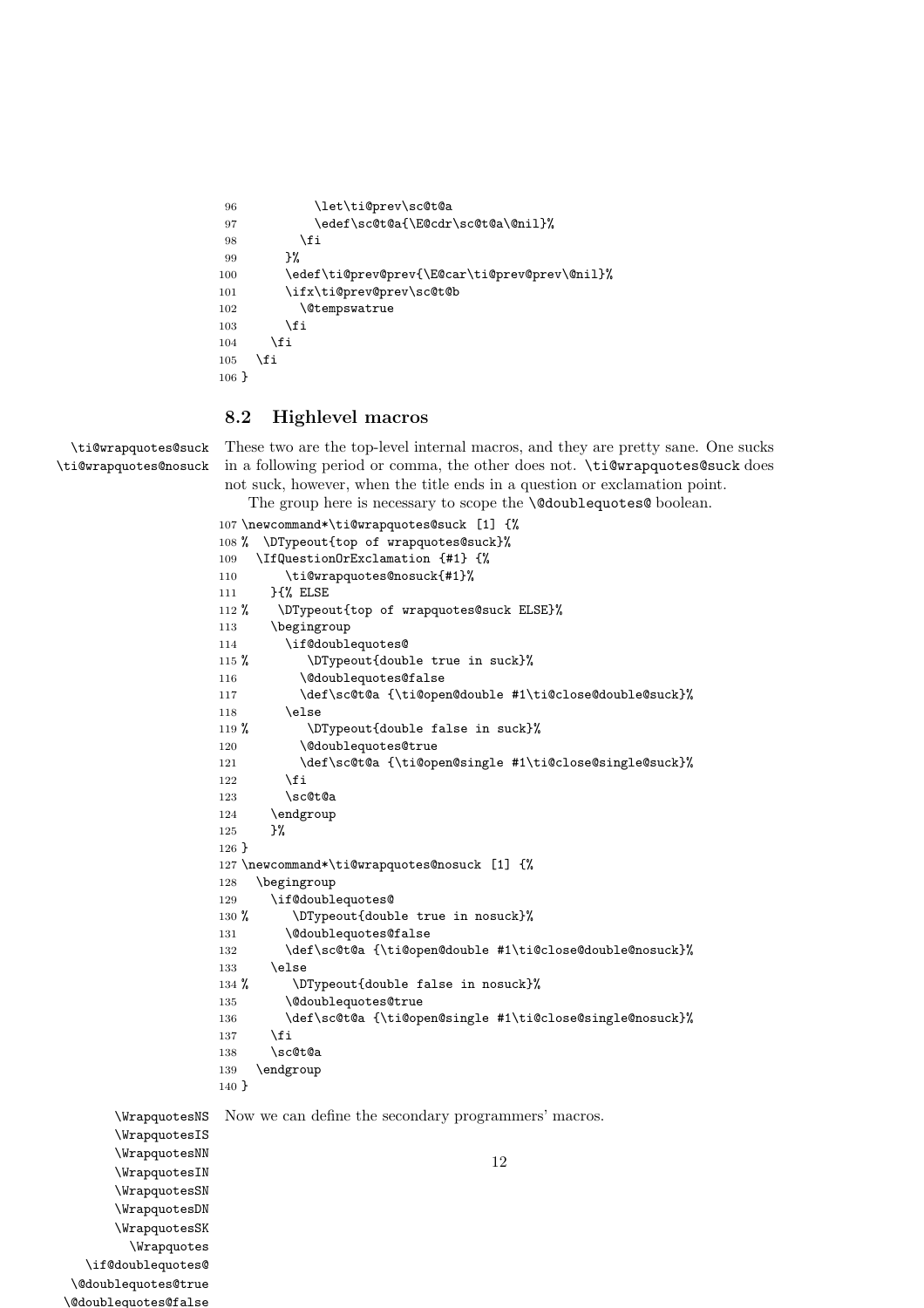We simply reserve **\Wrapquotes** here, and assign it in the user options section above.

```
141 \newboolean{@doublequotes@}
142 \newcommand*\WrapquotesNS {%
143 % \DTypeout{starting wrapquotes NS}%
144 \ti@wrapquotes@suck
145 }
146 \newcommand*\WrapquotesIS {%
147 % \DTypeout{starting wrapquotes IS}%
148 \ToggleBoolean{@doublequotes@}%
149 \ti@wrapquotes@suck
150 }
151 \newcommand*\WrapquotesNN {%
152 % \DTypeout{starting wrapquotes NN}%
153 \ti@wrapquotes@nosuck
154 }
155 \newcommand*\WrapquotesIN {%
156 % \DTypeout{starting wrapquotes IN}%
157 \ToggleBoolean{@doublequotes@}%
158 \ti@wrapquotes@nosuck
159 }
160 \newcommand*\WrapquotesSN [1] {%
161 % \DTypeout{starting wrapquotes SN}%
162 \begingroup
163 \ti@open@single #1\ti@close@single@nosuck
164 \endgroup
165 }
166 \newcommand*\WrapquotesDN [1] {%
167 % \DTypeout{starting wrapquotes DN}%
168 \begingroup
169 \ti@open@double #1\ti@close@double@nosuck
170 \endgroup
171 }
172 \newcommand*\WrapquotesSK [1] {% FIX: test
173 % \DTypeout{starting wrapquotes SK}%
174 \begingroup
175 \ti@open@single #1\ti@close@single@nosuck\@%
176 \endgroup
177 }
178 \ReserveCS\Wrapquotes
179 \ti@domelater
```
## **8.3 Opening quotes**

```
\ti@open@double
\ti@open@single
  \ti@openquote
```
We start by putting an opening mark in scratch  $f$  with a global definition.

I can't remember why it's global. In the macros that close quotes, we want to keep that information around past a group end because we're using \aftergroup, but that doesn't seem to apply for opening them. Best not to change what's not broke, however.

```
180 \newcommand\ti@open@double {%
181 \gdef\sc@t@f {\textquotedblleft}%
182 \ti@openquote
183 }
```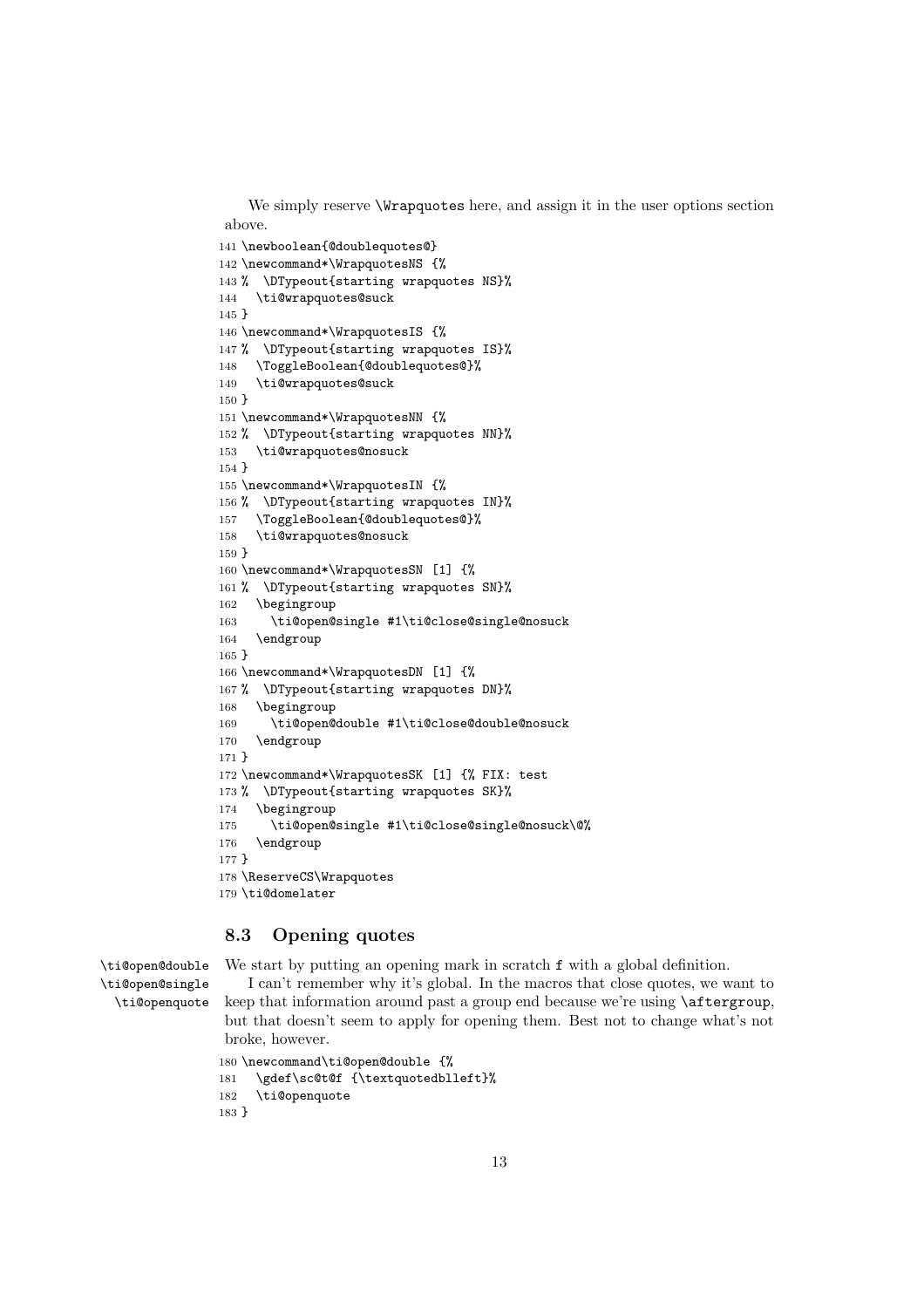```
184 \newcommand\ti@open@single {%
185 \gdef\sc@t@f {\textquoteleft}%
186 \ti@openquote
187 }
```
Then we look ahead with scratch a. We are looking ahead at the first character of the contents of the \Wrapquotes.

```
188 \newcommand\ti@openquote {%
189 \futurelet\sc@t@a\ti@@openquote
190 }
```
Insert the opening mark. Then, if we are about to open another quote, insert the space appropriate to separate contiguous quotation marks.

```
191 \newcommand\ti@@openquote {%
192 \sc@t@f
193 \ifx\sc@t@a\WrapquotesNS
194 % \DTypeout{Quotation marks are doubled up (next is NS); inserting padding.}%
195 \,%
196 \else \ifx\sc@t@a\WrapquotesNN
197 % \DTypeout{Quotation marks are doubled up (next is NN); inserting padding.}%
198 \lambda, %
199 \else \ifx\sc@t@a\WrapquotesIN
200 % \DTypeout{Quotation marks are doubled up (next is IN); inserting padding.}%
201 \,%
202 \else \ifx\sc@t@a\WrapquotesIS
203 % \DTypeout{Quotation marks are doubled up (next is IS); inserting padding.}%
204 \, \frac{\sqrt{6}}{204}205 \else \ifx\sc@t@a\WrapquotesSN
206 % \DTypeout{Quotation marks are doubled up (next is SN); inserting padding.}%
207 \, \frac{\sqrt{6}}{207}208 \else \ifx\sc@t@a\WrapquotesDN
209 % \DTypeout{Quotation marks are doubled up (next is DN); inserting padding.}%
210 \, \frac{\sqrt{2}}{2}211 \else \ifx\sc@t@a\WrapquotesSK
212 % \DTypeout{Quotation marks are doubled up (next is SK); inserting padding.}%
213 \, \%214 \else
215 \fi \fi \fi \fi \fi \fi \fi \fi
216 }
```
#### **8.4 Closing macros that don't suck**

This case that doesn't suck is easier, so we warm up with it.

```
\ti@close@single@nosuck
 \ti@close@double@nosuck
217 \newcommand*\ti@close@single@nosuck {%
\ti@close@single@@nosuck 218
\ti@close@double@@nosuck
219 }
                             \aftergroup\ti@close@single@@nosuck
                         220 \newcommand*\ti@close@double@nosuck {%
                         221 \aftergroup\ti@close@double@@nosuck
                         222 }
                         223 \newcommand*\ti@close@single@@nosuck {%
                         224 \gdef\sc@t@f {\textquoteright}%
                         225 \ti@close@quote@nosuck
```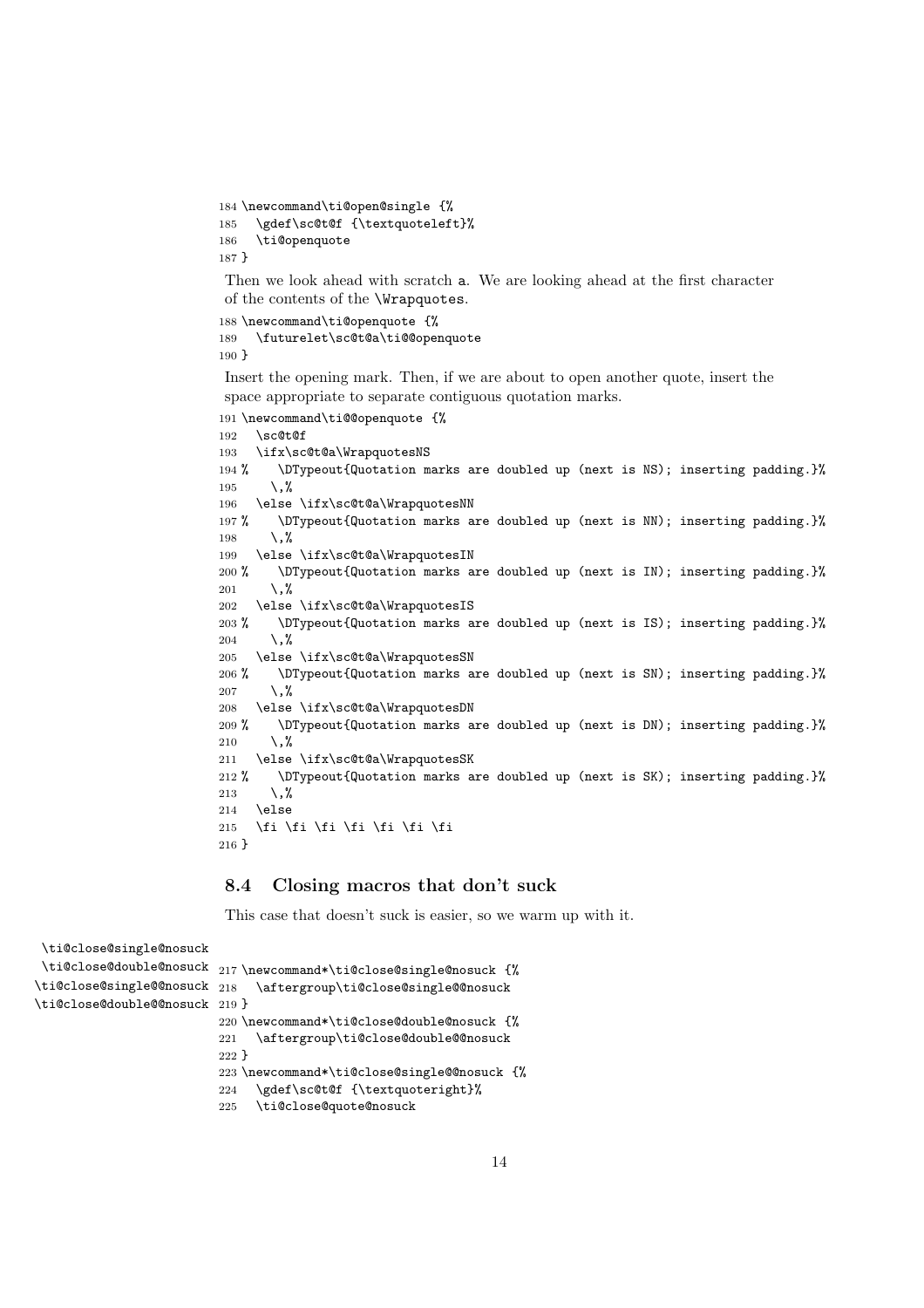```
226 }
                       227 \newcommand*\ti@close@double@@nosuck {%
                       228 \gdef\sc@t@f {\textquotedblright}%
                       229 \ti@close@quote@nosuck
                       230 }
\ti@close@quote@nosuck
     \if@look@nosuck@
    \@look@nosuck@true
   \@look@nosuck@false
                        To do: Document this flag. It's a hack, we must set it before each call to \ti@
                        q@ ifnextcharin I think. What it stands for is something like the presence of the
                        tokens \ti@ close@ single@ nosuck and \ti@ close@ double@ nosuck in the list
                        of chars to look for, but since they aren't really chars they can't go in the list, so
                        instead we set the flag. Somewhat cleaner would be putting a flag char in the list,
                        but I can't think of what char I could safely use.
                       231 \newboolean{@look@nosuck@}
                       232 \@look@nosuck@false
                       233 \newcommand\ti@close@quote@nosuck {%
                       234 % \DTypeout{Starting ti@close@quote@nosuck}%
                       235 \@look@nosuck@true
                        FIX Aha, but here is a good reason to leave in ., in our substitute for
                        \nospacelist.
                       236 \expandafter \ti@q@ifnextcharin \expandafter {\nospacelist} {%
                       237 % \DTypeout{Found a nosuck no-spacer. C=[\meaning\sc@t@c] F=[\meaning\sc@t@f]}%
                       238 \sc@t@f
                       239 }{% ELSE
                       240 % \DTypeout{Found a nosuck spacer. C=[\meaning\sc@t@c] F=[\meaning\sc@t@f]}%
                       241 \sc@t@f\space
                       242 }%
                       243 }
                        8.5 Closing macros that suck
```

```
\ti@close@double@suck
\ti@close@single@suck
```
We need to look ahead beyond the **\endgroup** that ends **\Wrapquotes??**. The lookahead mechanism that gets invoked in scratch a below could handle looking past the \endgroup, but I think it is more efficient to skip it by using \aftergroup.

```
244 \newcommand\ti@close@double@suck {%
245 \aftergroup\ti@close@double@@suck
246 }
247 \newcommand\ti@close@single@suck {%
248 \aftergroup\ti@close@single@@suck
249 }
```
\ti@close@double@@suck \ti@close@single@@suck

```
This part isn't so bad yet. To close the quotes, we again start with the closing
mark in scratch f, with a global definition.
250 \newcommand\ti@close@double@@suck {%
```

```
251 \gdef\sc@t@f {\textquotedblright}%
252 \ti@close@quote@suck
253 }
254 \newcommand\ti@close@single@@suck {%
255 \gdef\sc@t@f {\textquoteright}%
256 \ti@close@quote@suck
257 }
```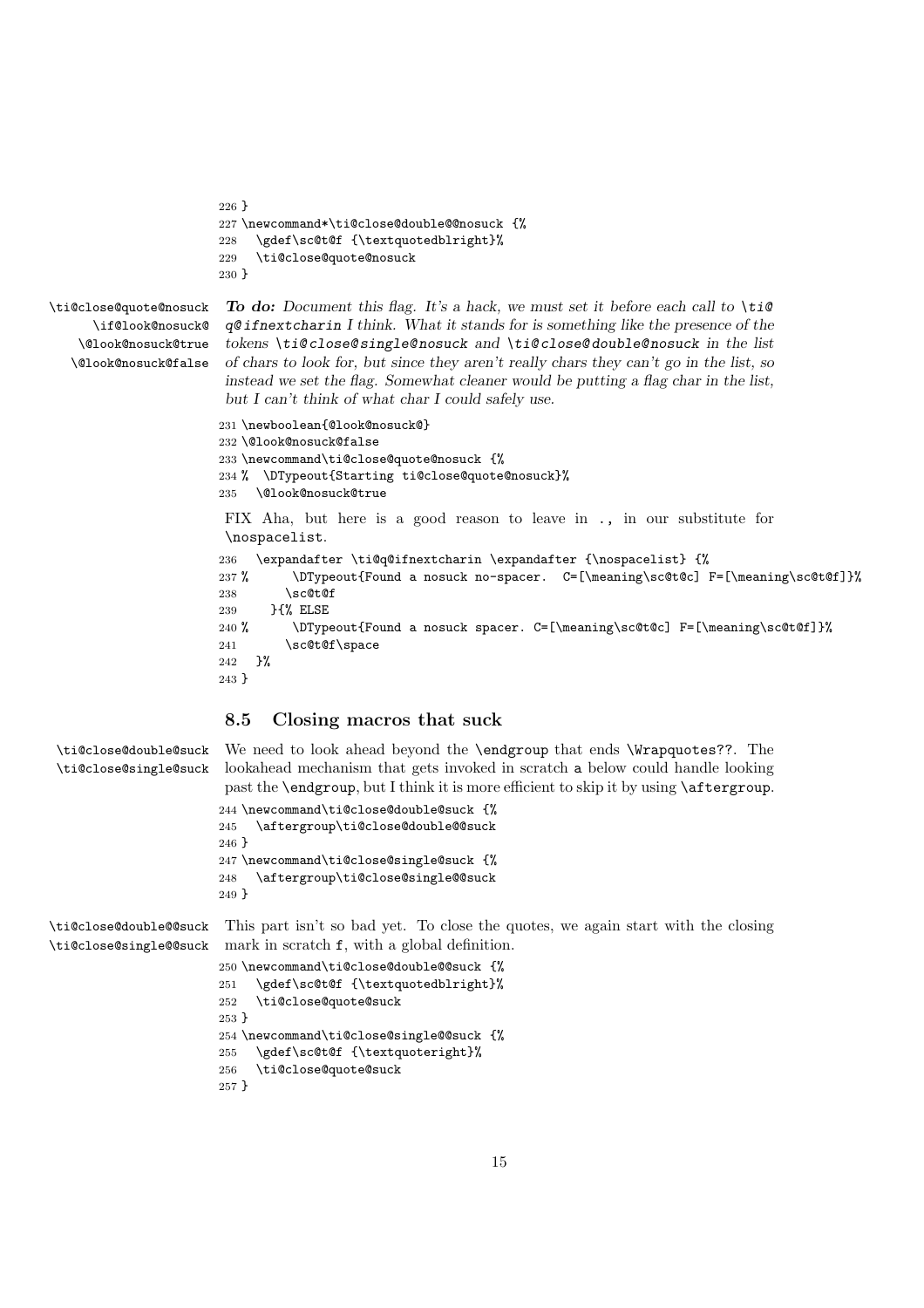\nospacelist Put these in the order of their frequency. Anything in \nocorrlist should also be in here, most likely. I'm putting in \@xobeysp because it's in the *xspace* package, but I can't tell you when it would come up.

258 \requirecommand\nospacelist {%

```
259 ,.':;?-/\slash~!)]\bgroup\egroup\@sptoken\ \space\/\@xobeysp
260 }
```
\ti@close@quote@suck Then we use \ti@q@ifnextcharin to look as far ahead as necessary for a significant character. The latest significant character found is available in scratch c. The work of handling all the cases of what we might find while looking ahead is divided up between \ti@close@quote@suck and \ti@q@ifnextcharin. \ti@ close@quote@suck handles the last step in the process, and \ti@q@ifnextcharin handles all the steps up to the last.

> Here is what \ti@close@quote@suck does, in English. If we find a comma or period, we put it inside the closing quote, and gobble the one we found. That is, we print out scratch  $c$ , then scratch  $f$ , then gobble a character. If we find something in the set given in **\nospacelist**, do not leave a space after the closing mark. That is, just print out scratch f. If we find something else, we leave a space after the closing mark. That is, print scratch f and a space.

```
261 \newcommand\ti@close@quote@suck {%
262 % \DTypeout{Starting ti@close@quote@suck}%
263 \@look@nosuck@false
264 \ti@q@ifnextcharin {.,} {%
265 % \DTypeout{Found a comma or period. C=[\meaning\sc@t@c] F=[\meaning\sc@t@f]}%
266 \sc@t@c\sc@t@f\DGobbleM %, This gobbles the original punctuation.
267 }{% ELSE
268 % \DTypeout {Before second ti@qifnextcharin. C=[\meaning\sc@t@c] F=[\meaning\sc@t@f]}%
269 \@look@nosuck@true
```
*To do: Using \nospacelist is inefficient here, since some of the cases, namely ,.\@sptoken}, are never going to be there and shouldn't be checked for, since they are passed over by \ti@ q@ ifnextcharin before the list is compared. But it would be good to have this parallelism between abbrevs and titles.*

```
270 \expandafter \ti@q@ifnextcharin \expandafter {\nospacelist} {%
271 % \DTypeout{Found a suck no-spacer. C=[\meaning\sc@t@c] F=[\meaning\sc@t@f]}%
272 \sc@t@f
273 }{% ELSE
274 % \DTypeout{Found a suck spacer. C=[\meaning\sc@t@c] F=[\meaning\sc@t@f]}%
275 \sc@t@f\space
276 \frac{19}{2}277 }%
278 }
```
## **8.6 Looking ahead**

Now things are getting fun.

\ti@q@ifnextcharin \ti@q@check \ti@q@ifnch \ti@q@@ifnch These macros are modeled after the definition of **\@ifnextchar** which skips spaces. While looking ahead for the next significant character, these macros skip spaces, \egroup, \endgroup, \check@icr, \ti@close@double and \ti@close@single while doing the right thing after each.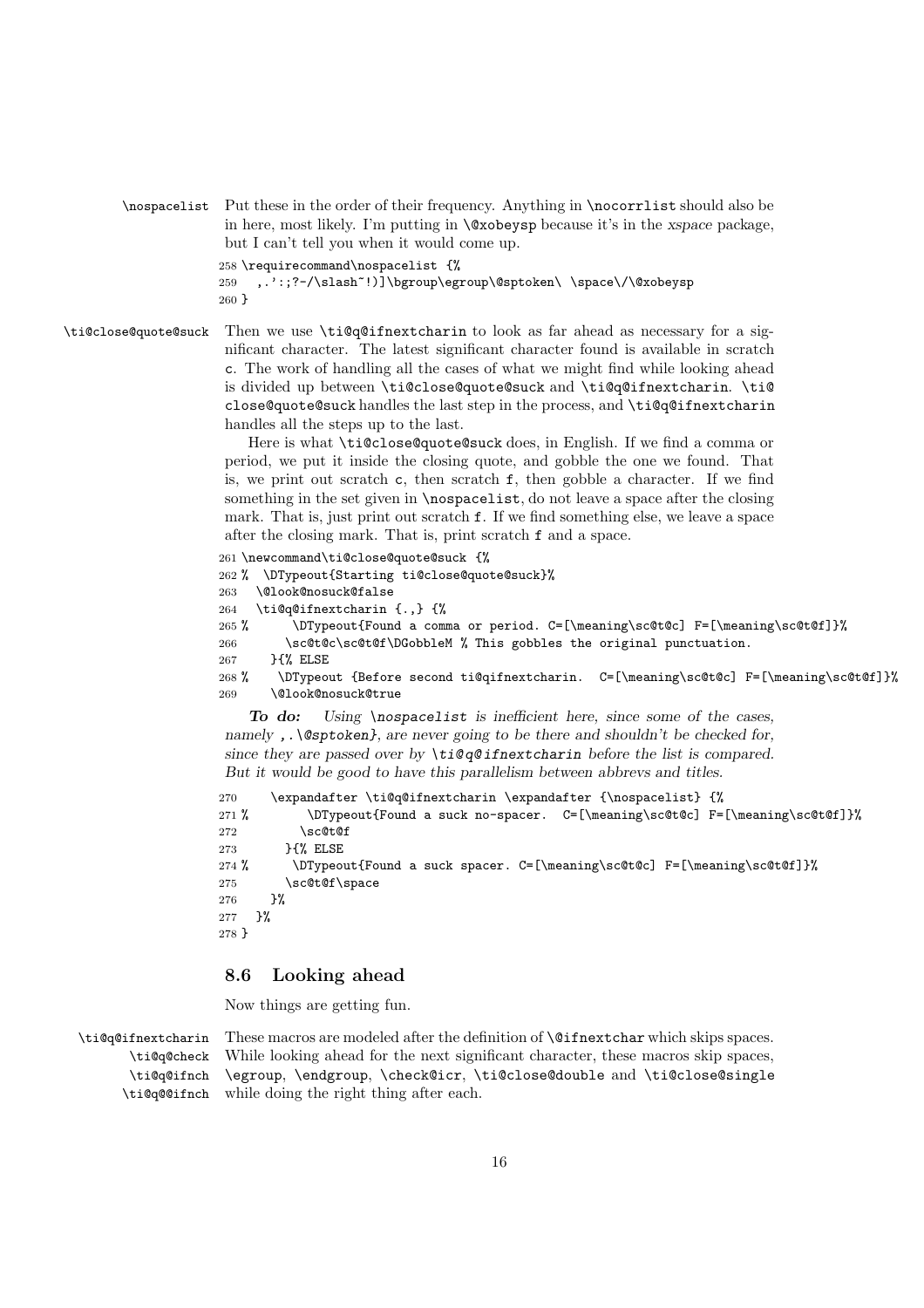The first argument should be a list of tokens. If the next significant char is in the list, then the true clause is executed, otherwise the false clause is executed. The next significant char is left in scratch c so it can be accessed by the clauses.

The three arguments to \ti@q@ifnextcharin are saved in global variables because while looking ahead we must continue past the ends of groups.

FIX Not sure I need gdef for scratch e.

```
279 \newcommand\ti@q@ifnextcharin [3] {% args: charlist true false
280 % \sc@toks@a{#1}%
281 % \DTypeout{charlist unexpanded is =[\the\sc@toks@a]}%
282 \gdef\sc@t@e {#1}%
283 \gdef\sc@t@a {#2}%
284 \gdef\sc@t@b {#3}%
285 \ti@q@check
```
286 }

Having saved the arguments, we look ahead with scratch c. This step is not in the macro above so that we can jump back to \ti@q@check whenever we want to look ahead another character.

```
287 \newcommand\ti@q@check {%
288 \futurelet\sc@t@c\ti@q@ifnch
289 }
```
Scratch c contains the current char. Scratch d is the action to take at the end of this macro. We attempt to order these possibilities to make \Wrapquotes most efficient, though it is a guess which items will be encountered most frequently.

The actions taken for each of the possibilities are the following:

- \ifvmode Assume that the \Wrapquotes was the argument of a \TextFontCommand from certain LATEX kernels. Gobble three more tokens expected to follow the \ifvmode, execute them, and continue on to look ahead another character. See documentation of \ti@q@handle@ifvmode for more details.
- \check@icr This means the \Wrapquotes was the argument of a \TextFontCommand. Gobble the \check@icr and look ahead another character after we exit the group that the \TextFontCommand has given us.
- \endgroup **and** } Pass right by an \endgroup or } and look ahead another char.
- \@sptoken **(a non-explicit space)** Handle a non-explicit space by calling \ti@ q@handle@space, which gobbles the space and looks ahead another char. When the user or a macro has followed the titles with an *explicit* space such as a tie, or the  $\setminus_{\square}$  or  $\setminus$  space macros, we do nothing and let this be caught by the comparison to the tokens in the argument of \ti@q@ifnextcharin.

#### \ti@close@double@suck**,** \ti@close@single@suck

\ti@close@double@nosuck**, and** \ti@close@single@nosuck We are in a nested \Wrapquotes. Call \ti@q@handle@single/double@suck/nosuck as appropriate, which gobbles the closequotes token, adds properly-padded closing quotes to scratch f, and then goes on to look ahead another character.

The lookahead process stops when it finds something not on this list. Then it compares what it found to the list of characters given to \ti@q@ifnextcharin and executes the true or false clause as appropriate.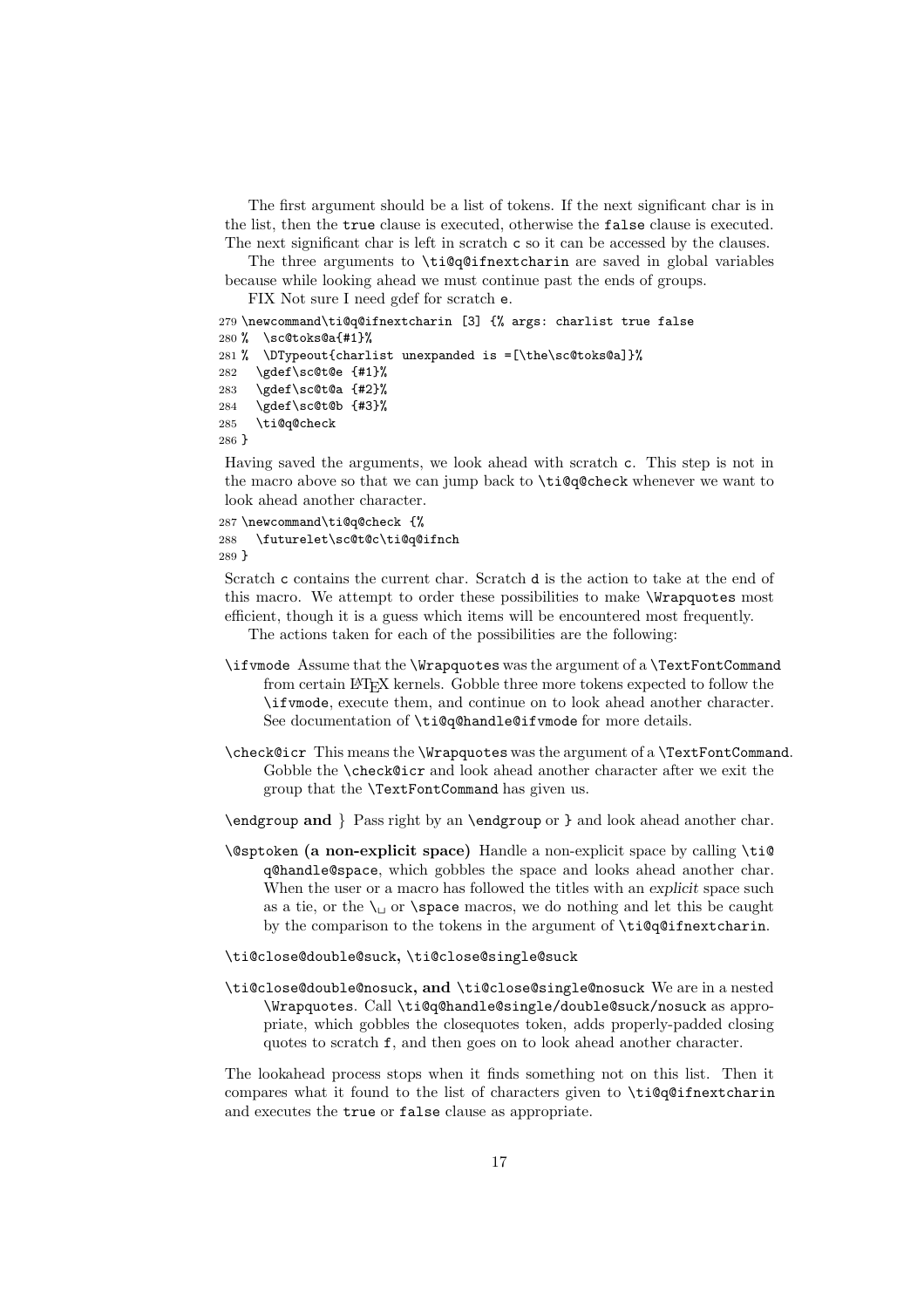First we have to handle the case of finding an **\ifumode**. We can't bundle this test in with the tests for other tokens, so it gets its own macro, \ti@q@handle@ ifvmode, which see for details. The remaining cases are handled in \ti@q@@ifnch.

```
290 \newcommand\ti@q@ifnch {%
291 % \DTypeout{The lookahead in ti@q@ifnch: [\meaning\sc@t@c]}%
292 \ifx\sc@t@c\ifvmode
293 \let\sc@t@d\ti@q@handle@ifvmode
294 \else
295 \let\sc@t@d\ti@q@@ifnch
296 \overline{\text{fi}}297 \sc@t@d
298 }
299 \newcommand\ti@q@@ifnch {%
300 % \DTypeout{entering ti@q@@ifnch}%
301 % \expandafter\sc@toks@a\expandafter{\sc@t@c}%
302 % \DTypeout{ti@q@@ifnch: C expanded once is =[\the\sc@toks@a]}%
303 \ifx\sc@t@c\check@icr
304 % \DTypeout{Handling check@icr}%
305 \defcommand\sc@t@d [1] {%
306 % \DTypeout{check@icr handler: gobbling [\meaning ##1]}%
307 ##1\aftergroup\ti@q@check
308 }%
309 \else \ifx\sc@t@c\endgroup
310 % \DTypeout{Handling endgroup}%
311 \def\sc@t@d {\aftergroup\ti@q@check}%
312 \else \ifx\sc@t@c\@sptoken
313 % \DTypeout{Handling space}%
314 \let\sc@t@d\ti@q@handle@space
315 \else \ifx\sc@t@c\egroup
316 % \DTypeout{Handling egroup}%
317 \def\sc@t@d {\aftergroup\ti@q@check}%
318 \else \ifx\sc@t@c\ti@close@double@suck
319 % \DTypeout{Handling ti@close@double@suck}%
320 \let\sc@t@d\ti@q@handle@double@suck
321 \else \ifx\sc@t@c\ti@close@single@suck
322 % \DTypeout{Handling ti@close@single@suck}%
323 \let\sc@t@d\ti@q@handle@single@suck
324 \else \ifx\sc@t@c\ti@close@double@nosuck
325 % \DTypeout{Handling ti@close@double@nosuck}%
326 \let\sc@t@d\ti@q@handle@double@nosuck
327 \else \ifx\sc@t@c\ti@close@single@nosuck
328 % \DTypeout{Handling ti@close@single@nosuck}%
329 \let\sc@t@d\ti@q@handle@single@nosuck
330 \else
```
We've handled all the lookahead cases, so now we are left with the simple comparison of the next char with the charlist.

| 331 | <b>\@tempswafalse</b>    |         |
|-----|--------------------------|---------|
| 332 | \expandafter \@tfor      |         |
| 333 | \expandafter \sc@t@g     |         |
| 334 | \expandafter :%          |         |
| 335 | $\text{expandafter} =$ % |         |
| 336 |                          | \sc@t@e |
| 337 |                          | \do {%  |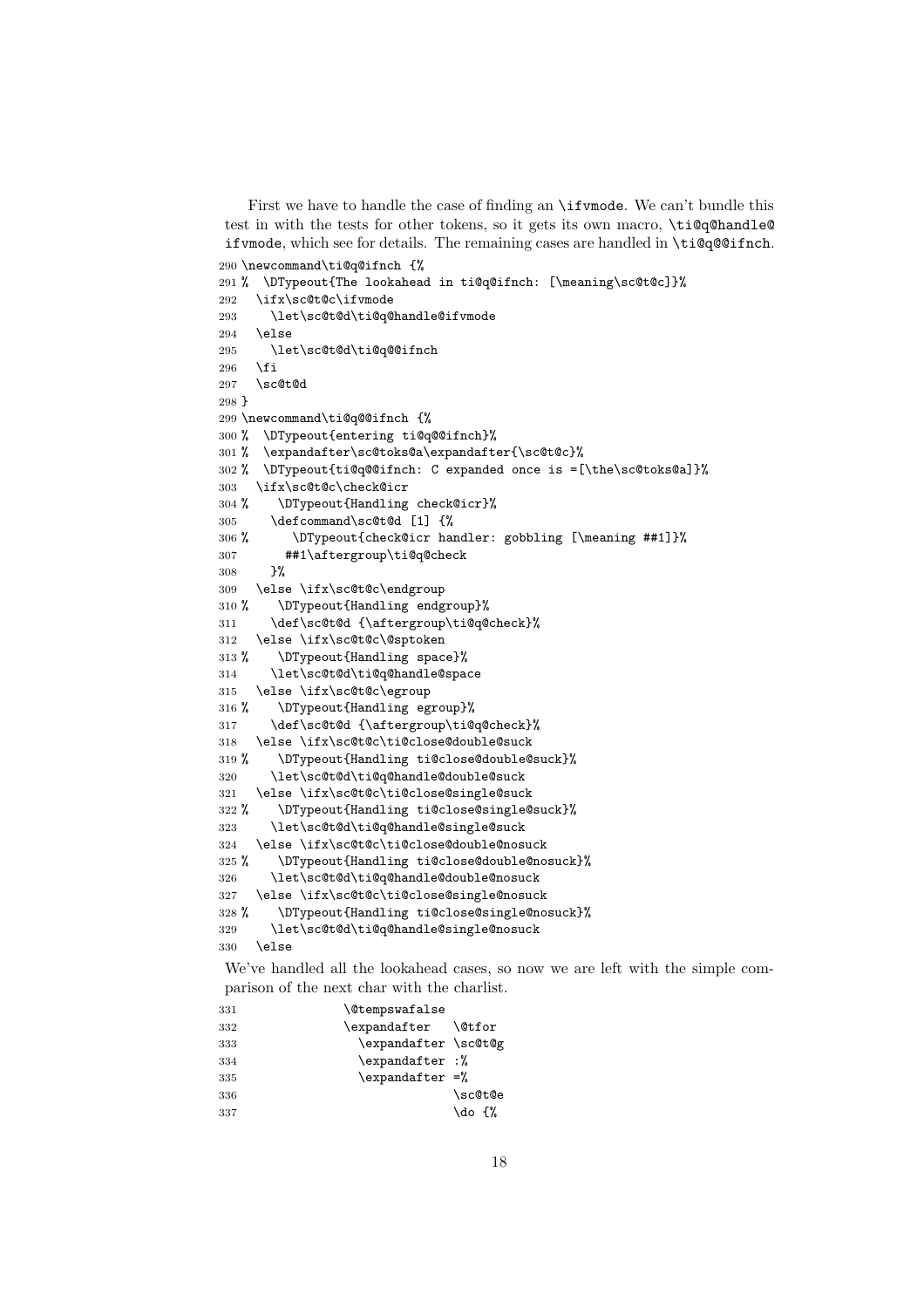```
338 \expandafter\ifx\sc@t@g\sc@t@c
339 % \DTypeout{We have a match of [\meaning\sc@t@c]
340 % with [\expandafter\meaning\sc@t@g]}
341 \@tempswatrue
342 \\@break@tfor
343 \else
344 % \DTypeout{We have NO match between [\meaning\sc@t@c]
345 % with [\meaning\sc@t@g]}%
346 \quad \text{if}347 }%
348 \if@tempswa
349 % \DTypeout{Choosing true clause [\meaning\sc@t@a]}%
350 \let\sc@t@d\sc@t@a % the ''true'' clause
351 \text{le}352 % \DTypeout{Choosing false clause [\meaning\sc@t@b]}%
353 \let\sc@t@d\sc@t@b % the ''false'' clause
354 \quad \text{If}355 \fi \fi \fi \fi \fi \fi \fi \fi
356 % \DTypeout{About to fall out of ti@q@@ifnch and do this [\meaning\sc@t@d]}%
357 \sc@t@d
358 }
```
\ti@q@handle@ifvmode This is in its own macro for clarity and to avoid problems with skipping over clauses.

> \ti@q@ifnch has to take two different kinds of LATEX kernel into account. The 1996/12/01 and 1997/06/01 kernels used a different definition of \DeclareTextFontCommand:

```
359 %\def \DeclareTextFontCommand #1#2{%
360 % \DeclareRobustCommand#1[1] {%
361 % \ifmmode
362 % \nfss@text{#2##1}%
363 % \else
364 % \leavevmode
365% \{ \text{text}{\text{Common}}\}_{\text{num}}366 % #2\check@icl ##1\ifvmode\else\check@icr\fi
367 % \expandafter}%
368 % \fi
369 % }%
370 %}
```
All other kernels leave out the check for vertical mode (kernels from 1997/12/01 include it when necessary inside \check@icr). The macro \ti@q@ifnch, which will be called immediately before this point of difference, handles both cases by looking for both \ifvmode and \check@icr. For the history, see LATEX bug report 2646.

The check for  $\iota$  if vmode must not be part of a nested conditional. TEX can't match \ifs with \fis properly when you nest tests for \if-type tokens. See p. 211 of the TEXbook.

When we encounter an **\ifvmode**, we must assume we are inside a TextFont-Command declared by one of the two kernel versions mentioned above. If not, we are in an unknown situation and we will bomb. Since the error message in this case won't be helpful, we warn the user in the log file. We use scratch d to gobble both the \ifvmode and what we expect will follow the \ifvmode, namely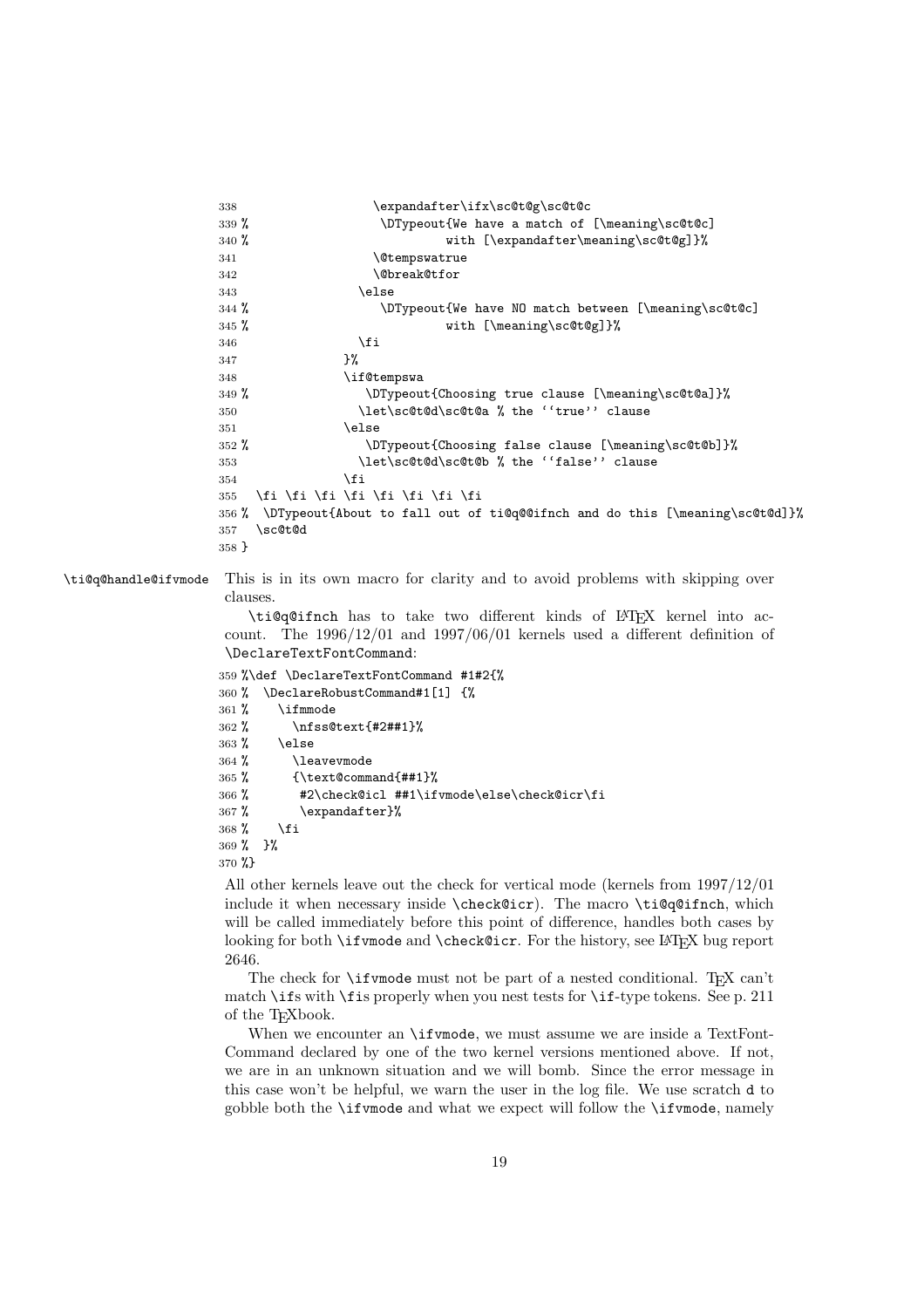\else\check@icr\fi. After swallowing those, we reissue those same commands and then proceed with our lookahead. We want to issue those commands, which conditionally introduce an italic correction, before looking further ahead.

```
371 \newcommand\ti@q@handle@ifvmode {%
                           372 % \DTypeout{Handling ifvmode}%
                           373 \FrankenInfo{titles}
                           374 {Handling an \string\ifvmode\space following a title.\MessageBreak
                           375 If you now get an error that \string\sc@t@d\space does not\MessageBreak
                           376 match its definition, this \string\ifvmode\space is\MessageBreak
                           377 unexpected}%
                           378 \DefName{sc@t@d} {\ifvmode\else\check@icr\fi} {%
                           379 \ifvmode
                           380 \else
                           381 \check@icr
                           382 \fi
                           383 \aftergroup\ti@q@check
                           384 }%
                           385 \sc@t@d
                           386 }
        \ti@q@handle@space Handle the case of a following space: gobble the space and call \ti@q@check.
                               This little bit of trickery sneaks a space in as the \def template, thereby
                            causing a space following \ti@q@handle@space to get gobbled. We use the control
                            character \: and restore its value.
                           387 \ReserveCS\ti@q@handle@space
                           388 \let\sc@t@a\:
                           389 \def\:{\ti@q@handle@space} \expandafter\def\: {\ti@q@check}
                           390 \let\:\sc@t@a
  \ti@q@handle@single@suck
  \ti@q@handle@double@suck
                            Handle the single and double sucking cases: gobble the closequotes token with a
                            \def template, add some stuff to scratch f and call \ti@q@check. These are put
                            in their own macros only to avoid clutter above.
                           391 \newcommand*\ti@q@handle@double@suck [1] {%
                           392 % \DTypeout{handle double suck: gobbling [\meaning#1]}%
                           393 % \DTypeout{scratch f before: [\meaning\sc@t@f]}%
                           394 \g@addto@macro\sc@t@f {\,\textquotedblright}%
                           395 % \DTypeout{scratch f after: [\meaning\sc@t@f]}%
                           396 \ti@q@check
                           397 }
                           398 \newcommand*\ti@q@handle@single@suck [1] {%
                           399 % \DTypeout{handle single suck: gobbling [\meaning#1]}%
                           400 % \DTypeout{scratch f before: [\meaning\sc@t@f]}%
                           401 \g@addto@macro\sc@t@f {\,\textquoteright}%
                           402 % \DTypeout{scratch f after: [\meaning\sc@t@f]}%
                           403 \ti@q@check
                           404 }
\ti@q@handle@single@nosuck
\ti@q@handle@double@nosuck
                            Handle the single and double nosucking cases. Add inter-quote space to scratch f
                            and exit \ti@q@@ifnch with true or false depending on whether we were looking
```
for it. We had to do it this way instead of the normal \if test above at the end of \ti@q@@ifnch because \ti@close@double@nosuck is more than one character

long.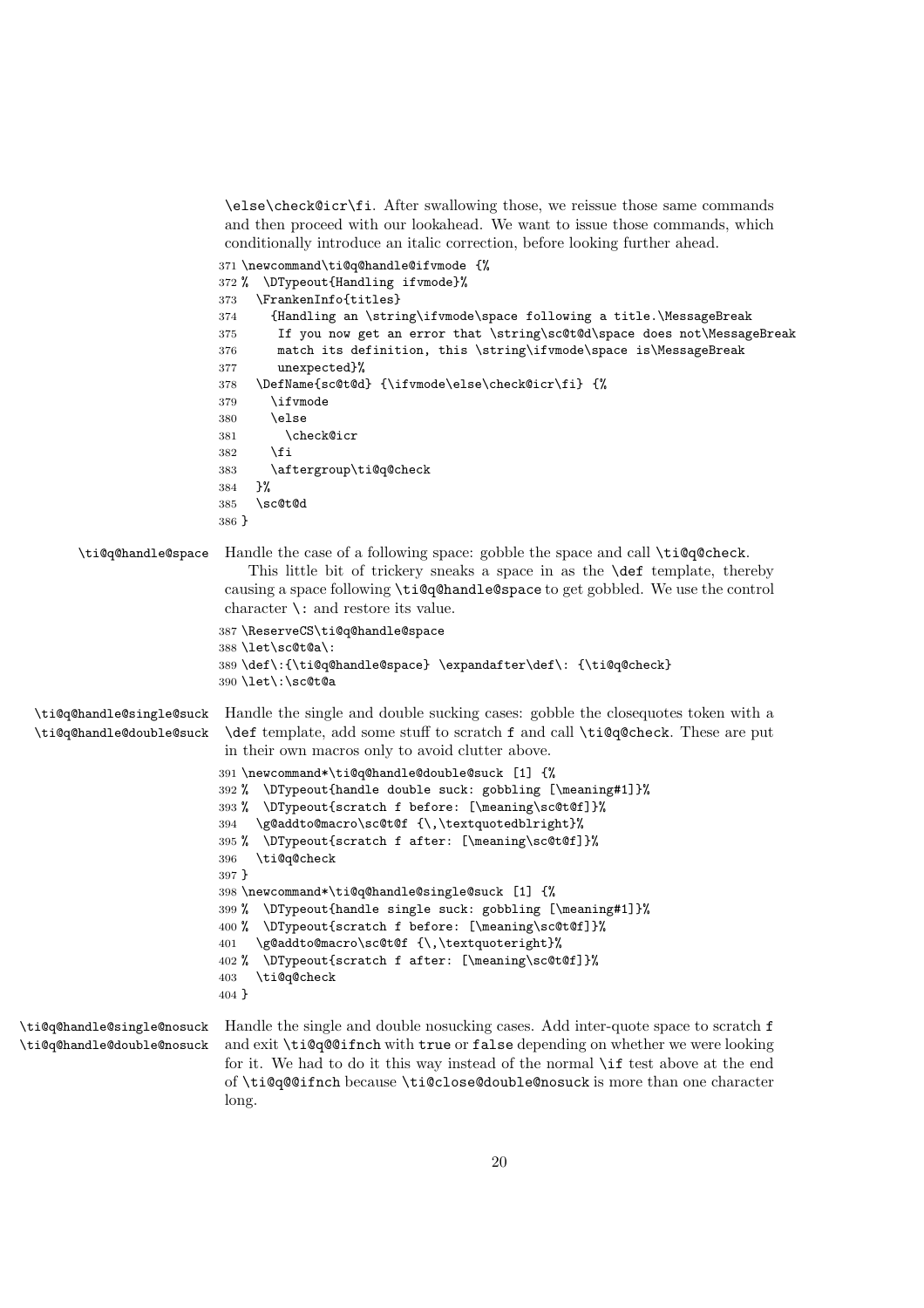```
405 \newcommand*\ti@q@handle@double@nosuck [1] {%
406 % \DTypeout{handle double nosuck: gobbling [\meaning#1]}%
407 \if@look@nosuck@
408 % \DTypeout{And we're looking for \string\ti@close@double@nosuck.}%
409 \g@addto@macro\sc@t@f {\,\textquotedblright}%
410 % \DTypeout{After adding padding, F=[\meaning\sc@t@f]}%
411 \let\sc@t@d\sc@t@a % the ''true'' clause of ti@q@ifnextcharin
412 \else
413 % \DTypeout{But we're not looking for \string\ti@close@double@nosuck.}%
414 % \DTypeout{F is unchanged, F=[\meaning\sc@t@f]}%
415 \let\sc@t@d\sc@t@b % the ''false'' clause of ti@q@ifnextcharin
416 \fi
417 \ti@q@check
418 }
419 \newcommand*\ti@q@handle@single@nosuck [1] {%
420 % \DTypeout{handle single nosuck: gobbling [\meaning#1]}%
421 \if@look@nosuck@
422 % \DTypeout{And we're looking for \string\ti@close@single@nosuck.}%
423 \g@addto@macro\sc@t@f {\,\textquoteright}%
424 % \DTypeout{After adding padding, F=[\meaning\sc@t@f]}%
425 \let\sc@t@d\sc@t@a % the ''true'' clause of ti@q@ifnextcharin
426 \else
427 % \DTypeout{But we're not looking for \string\ti@close@single@nosuck.}%
428 % \DTypeout{F is unchanged, F=[\meaning\sc@t@f]}%
429 \let\sc@t@d\sc@t@b % the ''false'' clause of ti@q@ifnextcharin
430 \quad \text{If}431 \ti@q@check
432 }
```
## **9 Words and phrases**

```
\word
    \foreign
433 \newlet\word\textitswitch
\foreignword
434 \newlet\foreign\textitswitch
    \phrase
       \term
       \defn
                  To do: \phrase is the result of expansion here: what effect will this have on
              its proper nesting, and is this something to worry about?
             435 \newcommand\foreignword [1] {%
             436 \phrase{\word{#1}}%
             437 }
              The \Diamond cancels the effect on spacing of any final punctuation in the argument.
             438 % \newlet\phrase\WrapquotesSK -- whoops, doesn't work as intended,
             439 % \phrase{foo}s puts a space before the following 's'
             440
             441 % old definition:
             442 \newcommand\phrase [1] {%
             443 \textquoteleft #1\textquoteright\@%
             444 }
             445 \newlet\term\textitswitch
             446 \newlet\defn\textslswitch
```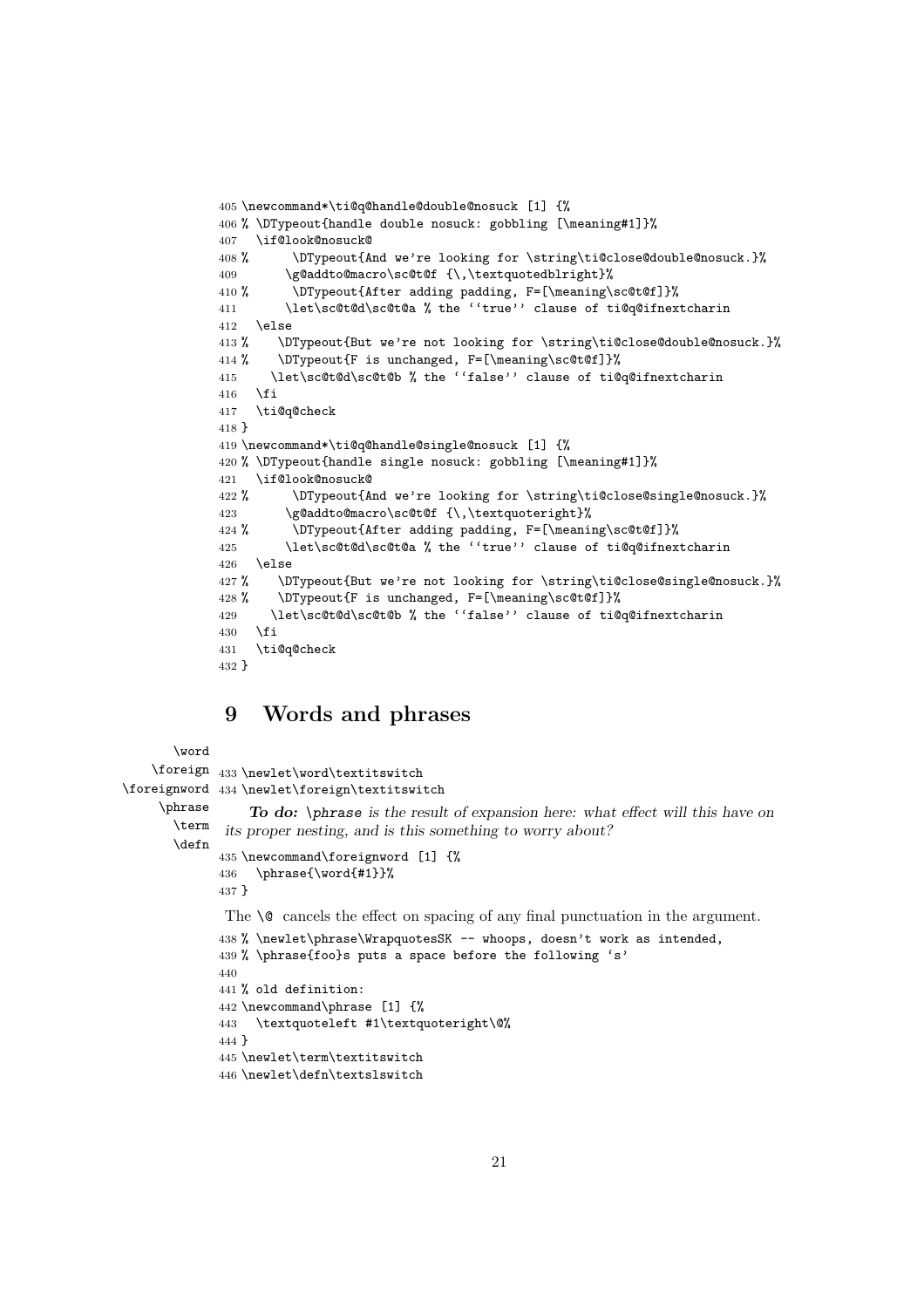## **10 Titles**

\book

|          | \journal 447\newlet\book\textitswitch             |
|----------|---------------------------------------------------|
|          | \music 448 \newlet\journal\textitswitch           |
|          | \article 449 \newlet\music\textitswitch           |
|          | \storytitle 450 \newlet\article\Wrapquotes        |
|          | \poemtitle 451 \newlet\storytitle\Wrapquotes      |
| \play    | $452 \verb+\newlet\ponentitle\\Wrapquotes$        |
| \craft   | 453 \newlet\play\textitswitch % \manualref{7.145} |
| \species | 454 \newlet\craft\textitswitch                    |
|          | 455 \newlet\species\textitswitch                  |
|          |                                                   |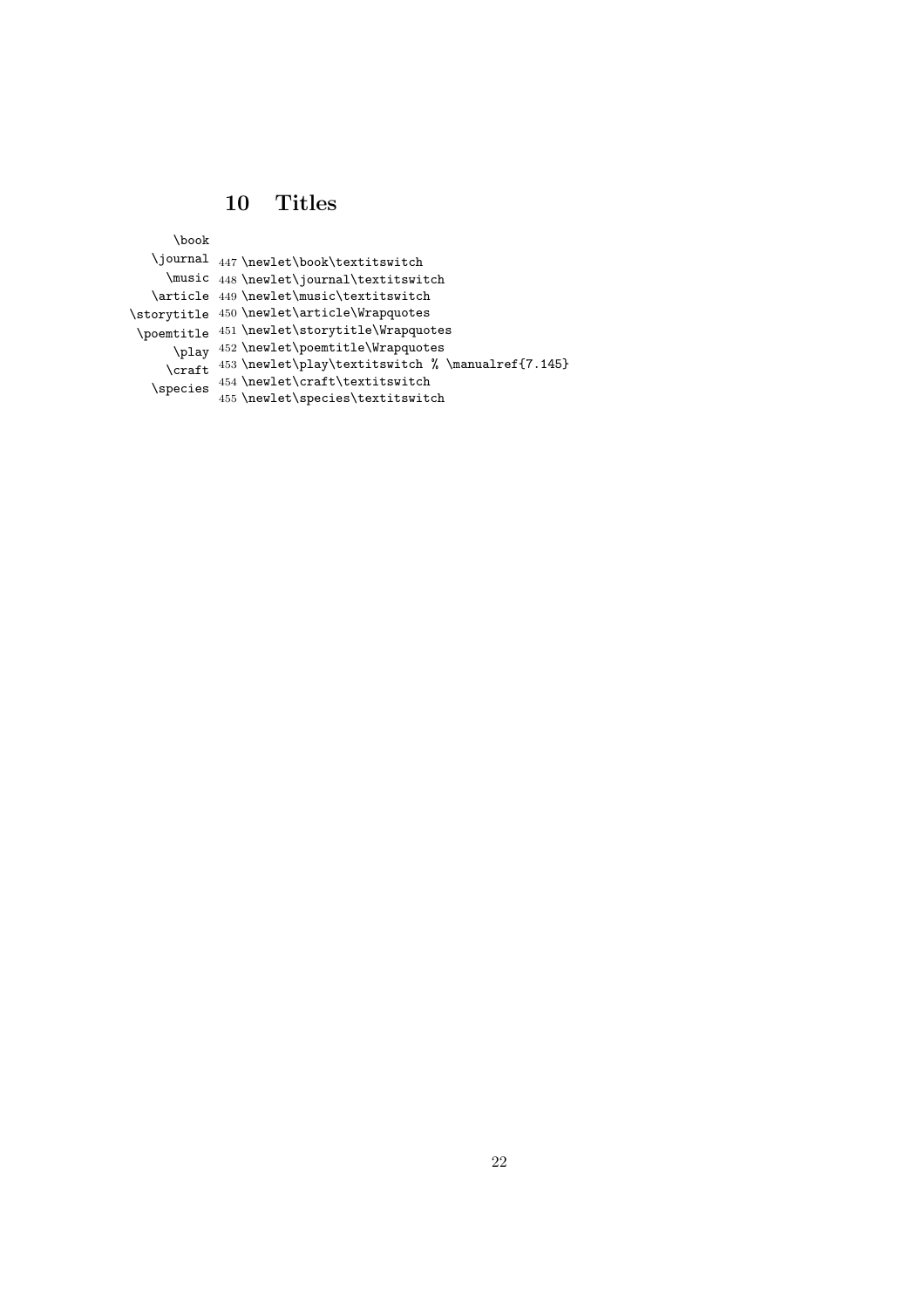# **Part III Configuration**

User alterations and additions and package testing are in a configuration file.

```
1 \InputIfFileExists{titles.cfg}{}{}
```
The contents of the *distributed* configuration file are below.

```
2 \def\fileinfo{titles package configuration}
3 \def\fileversion{v1.4}
4 \def\filedate{2001/08/31}
5 \def\docdate{2001/08/31}
6 \ProvidesFile{titles.cfg}
```
## **11 User Customization**

Put your own alterations and additions here. For example.

- % \let\word\textslswitch
- \newlet\longpoem\textitswitch
- \newlet\film\textitswitch
- \newlet\essaytitle\Wrapquotes
- \newlet\chaptertitle\Wrapquotes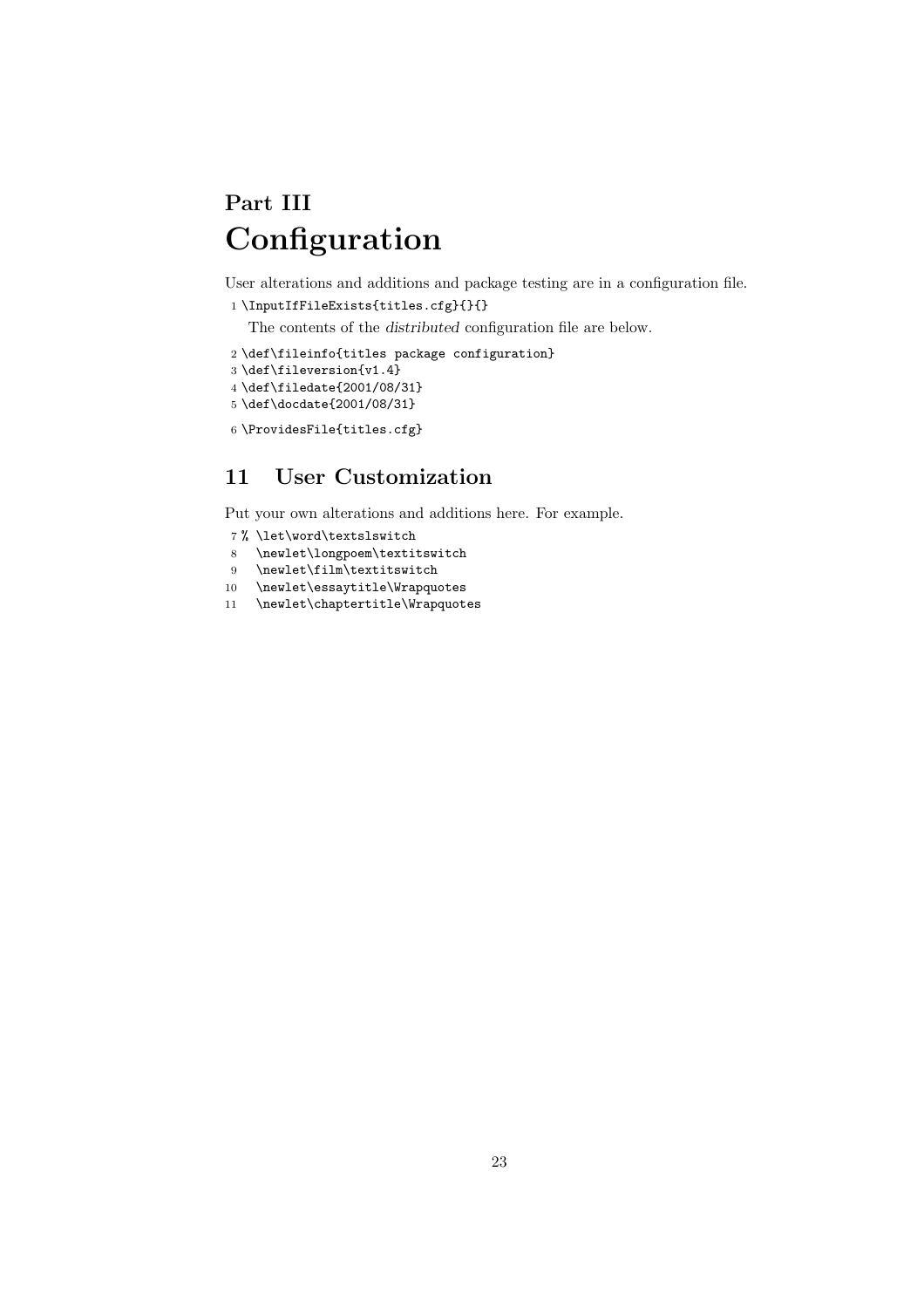# **Part IV Testing**

## **11.1 Question and exclamation marks**

| Test string: [Title ]  | Result: Declarative                                             |
|------------------------|-----------------------------------------------------------------|
| Test string: [Title?]  | Result: Question or Exclamation                                 |
| Test string: [Title!]  | Result: Question or Exclamation                                 |
| Test string: [Title??] | Result: Question or Exclamation                                 |
| Test string: [Title!!] | Result: Question or Exclamation                                 |
|                        | Test string: [Title? Title ]<br>Result: Declarative             |
|                        | Test string: [Title! Title ]<br>Result: Declarative             |
|                        | Test string: [Title!?] Result: Question or Exclamation          |
|                        | Test string: [Title?!] Result: Question or Exclamation          |
|                        | Test string: [Title? Title?]<br>Result: Question or Exclamation |
|                        | Test string: [Title? Title!]<br>Result: Question or Exclamation |
|                        | Test string: [Title! Title?]<br>Result: Question or Exclamation |
|                        | Test string: [Title?? Title ]<br>Result: Declarative            |
|                        | Test string: [Title!! Title ]<br>Result: Declarative            |
|                        |                                                                 |

## **11.2 Plain**

*Book Title*. Test. *Book Title*, test. *Book Title*; test. *Book Title* test. *Play Title*. Test. "Play Title." Test. *Play Title*, test. "Play Title," test. *Play Title*; test. "Play Title"; test. *Play Title* test. "Play Title" test. *title* tie "title" tie *title* explicit space "title" explicit space *title* \space "title" \space *title*/slash "title"/slash *title* italcorr "title" italcorr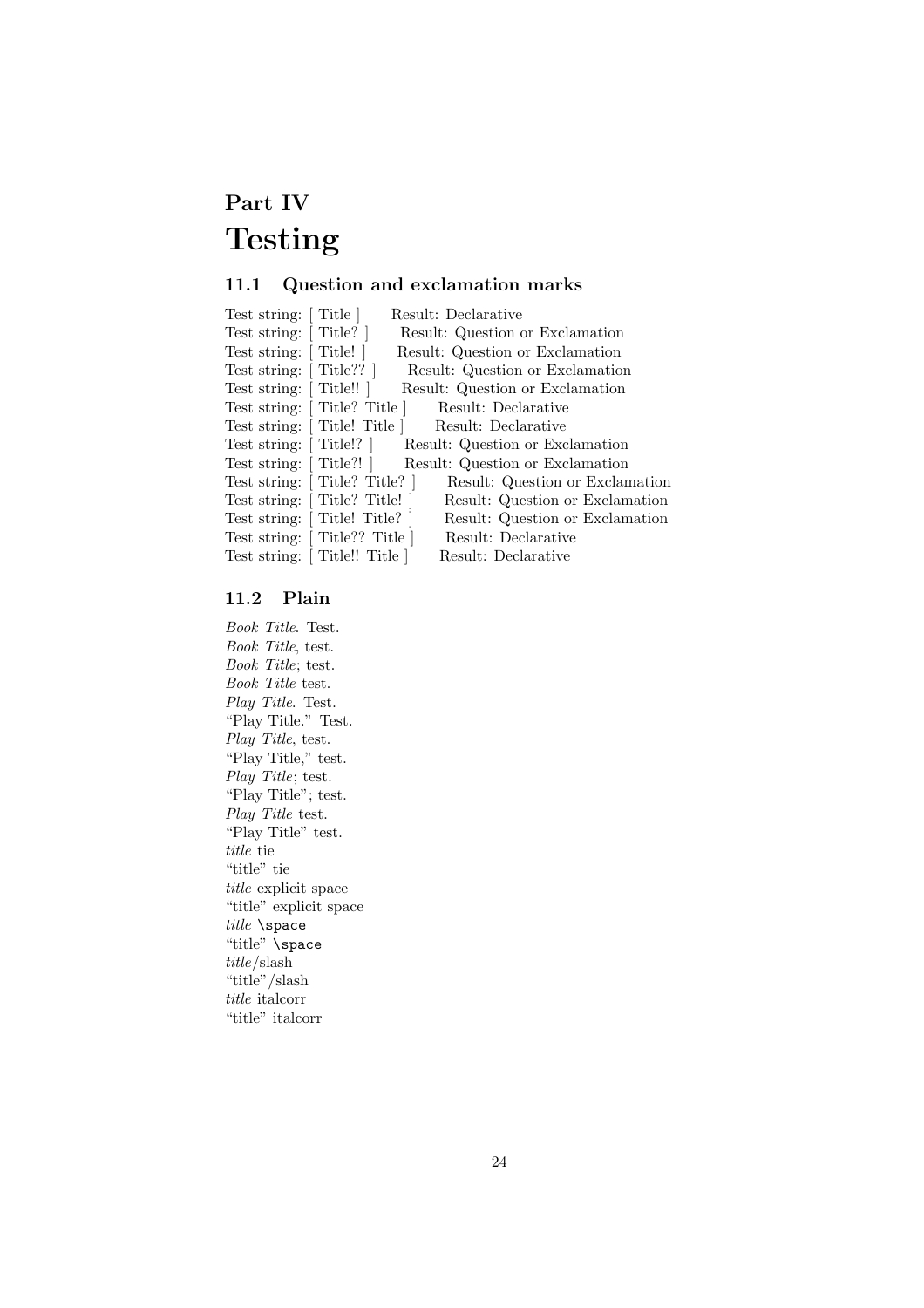*title* xobey "title" xobey

## **11.3 Nested beginnings**

Book Title *begins first book title* and outside. Book Title*, begins first book title*, and outside. Book Title*. begins first book title*. and outside. Book Title*; begins first book title*; and outside. Play Title *begins first book title* and outside. Play Title*, begins first book title*, and outside. Play Title*. begins first book title*. and outside. Play Title*; begins first book title*; and outside. Book Title *begins first play title* and outside. Book Title*, begins first play title*, and outside. Book Title*. begins first play title*. and outside. Book Title*; begins first play title*; and outside. Play Title *begins first play title* and outside. Play Title*, begins first play title*, and outside. Play Title*. begins first play title*. and outside. Play Title*; begins first play title*; and outside.

#### **11.4 Nested endings**

There are too many cases I think to test them all. I'm testing to three levels of nesting.

This is a *Book Title including* Book Title including *Book Title and ending first one* and outside.

This is a *Book Title including* Book Title including *Book Title, and ending first one*, and outside.

This is a *Book Title including* Book Title including *Book Title. and ending first one*. and outside.

This is a *Book Title including* Book Title including *Book Title; and ending first one*; and outside.

This is a *Book Title including* Book Title including *Play Title and ending first one* and outside.

This is a *Book Title including* Book Title including *Play Title, and ending first one*, and outside.

This is a *Book Title including* Book Title including *Play Title. and ending first one*. and outside.

This is a *Book Title including* Book Title including *Play Title; and ending first one*; and outside.

This is a *Book Title including* Play Title including *Book Title and ending first one* and outside.

This is a *Book Title including* Play Title including *Book Title, and ending first one*, and outside.

This is a *Book Title including* Play Title including *Book Title. and ending first one*. and outside.

This is a *Book Title including* Play Title including *Book Title; and ending first one*; and outside.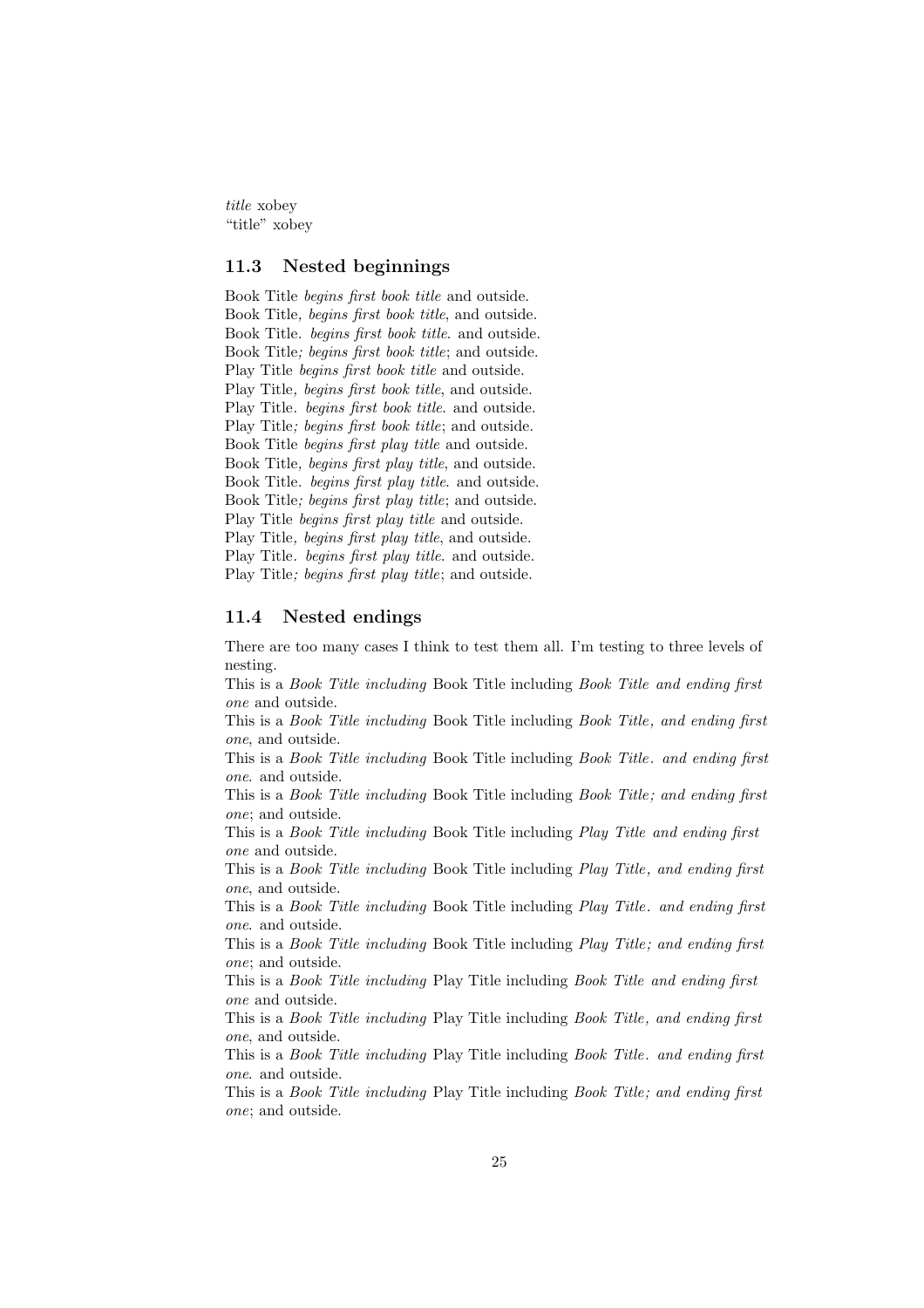This is a *Book Title including* Play Title including *Play Title and ending first one* and outside.

This is a *Book Title including* Play Title including *Play Title, and ending first one*, and outside.

This is a *Book Title including* Play Title including *Play Title. and ending first one*. and outside.

This is a *Book Title including* Play Title including *Play Title; and ending first one*; and outside.

This is a *Play Title including* Play Title including *Play Title and ending first one* and outside.

This is a *Play Title including* Play Title including *Play Title, and ending first one*, and outside.

This is a *Play Title including* Play Title including *Play Title. and ending first one*. and outside.

This is a *Play Title including* Play Title including *Play Title; and ending first one*; and outside.

This is a *Play Title including* Play Title including *Book Title and ending first one* and outside.

This is a *Play Title including* Play Title including *Book Title, and ending first one*, and outside.

This is a *Play Title including* Play Title including *Book Title. and ending first one*. and outside.

This is a *Play Title including* Play Title including *Book Title; and ending first one*; and outside.

This is a *Play Title including* Book Title including *Play Title and ending first one* and outside.

This is a *Play Title including* Book Title including *Play Title, and ending first one*, and outside.

This is a *Play Title including* Book Title including *Play Title. and ending first one*. and outside.

This is a *Play Title including* Book Title including *Play Title; and ending first one*; and outside.

This is a *Play Title including* Book Title including *Book Title and ending first one* and outside.

This is a *Play Title including* Book Title including *Book Title, and ending first one*, and outside.

This is a *Play Title including* Book Title including *Book Title. and ending first one*. and outside.

This is a *Play Title including* Book Title including *Book Title; and ending first one*; and outside.

## **11.5 double and single nosuck**

**OS=open-single OD=open-double CS=close-single CD=close-double**

**The following pairs of lines in medium weight roman should look identical.**

**The line in typewriter font is the source text.**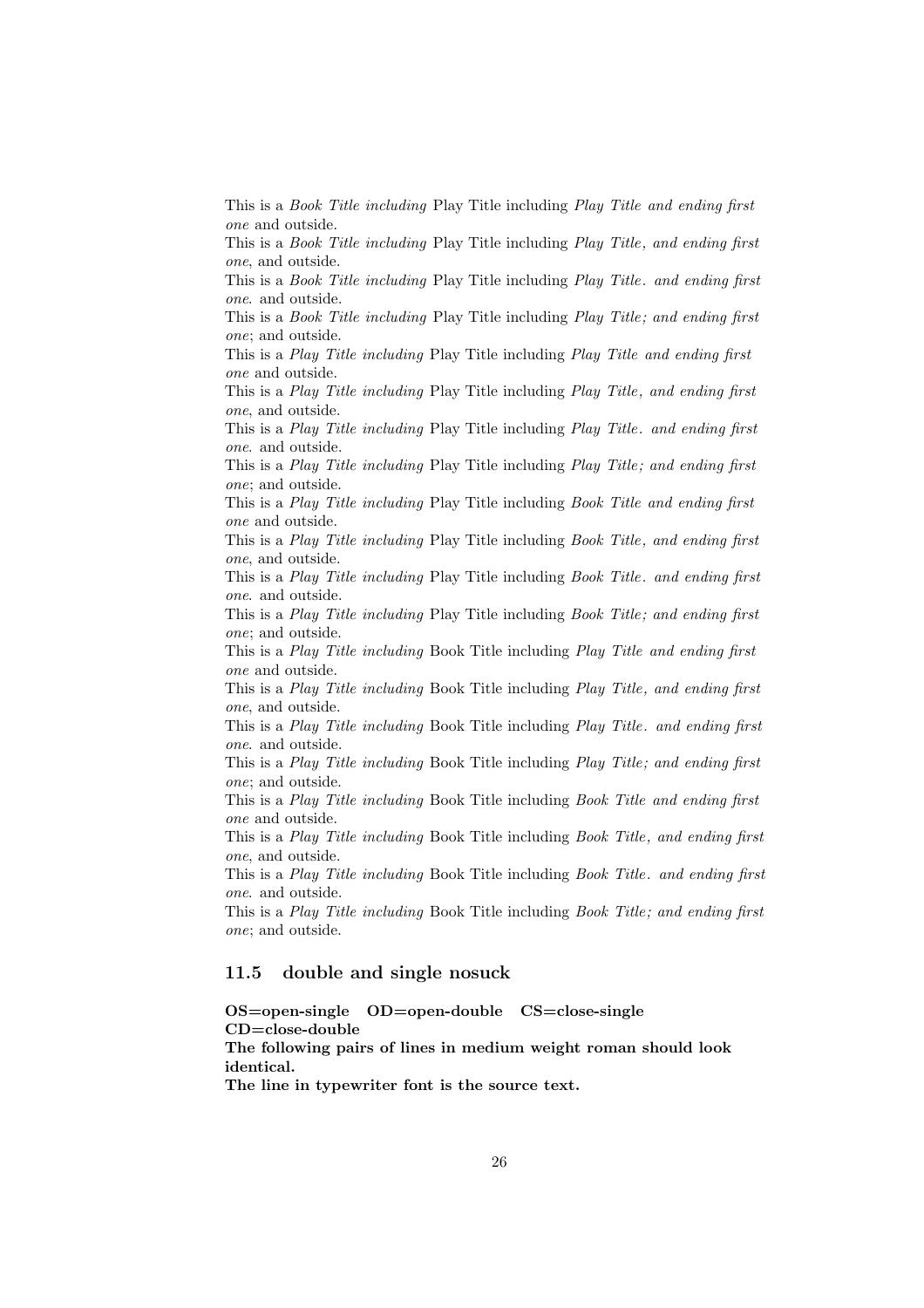### **The following line in medium weight roman is what that source produces.**

**The third line is what the second line** *ought* **to produce:**

The word \WrapquotesDN{quoted} is quoted.

The word "quoted" is quoted.

The word "quoted" is quoted.

The word \WrapquotesSN{scare} is in scare quotes. The word 'scare' is in scare quotes. The word 'scare' is in scare quotes.

#### **Nesting with no abuttment:**

\WrapquotesDN{The \WrapquotesSN{quick} brown fox \WrapquotesDN{jumped} over the lazy d "The 'quick' brown fox "jumped" over the lazy dogs." "The 'quick' brown fox "jumped" over the lazy dogs."

\WrapquotesSN{The \WrapquotesSN{quick} brown fox \WrapquotesDN{jumped} over the lazy d 'The 'quick' brown fox "jumped" over the lazy dogs.' 'The 'quick' brown fox "jumped" over the laxy dogs.'

#### **OS+OS, CD+CS:**

\WrapquotesSN{\WrapquotesSN{The quick} brown fox jumped over the \WrapquotesDN{lazy dog ' 'The quick' brown fox jumped over the "lazy dogs." '

' 'The quick brown fox jumped over the "lazy dogs." '

## **OS+OD, CD+CS:**

\WrapquotesSN{\WrapquotesDN{The quick} brown fox jumped over the \WrapquotesSN{lazy dog ' "The quick" brown fox jumped over the 'lazy dogs.' '

' "The quick" brown fox jumped over the 'lazy dogs.' '

### **OD+OD, CS+CD:**

\WrapquotesDN{\WrapquotesDN{The quick} brown fox jumped over the \WrapquotesSN{lazy dog " "The quick" brown fox jumped over the 'lazy dogs.'"

" "The quick" brown fox jumped over the 'lazy dogs.'"

## **OS+OD, CS+CS:**

\WrapquotesSN{\WrapquotesDN{The quick} brown fox jumped over the \WrapquotesSN{lazy dog ' "The quick" brown fox jumped over the 'lazy dogs.' '

' "The quick" brown fox jumped over the 'lazy dogs.' '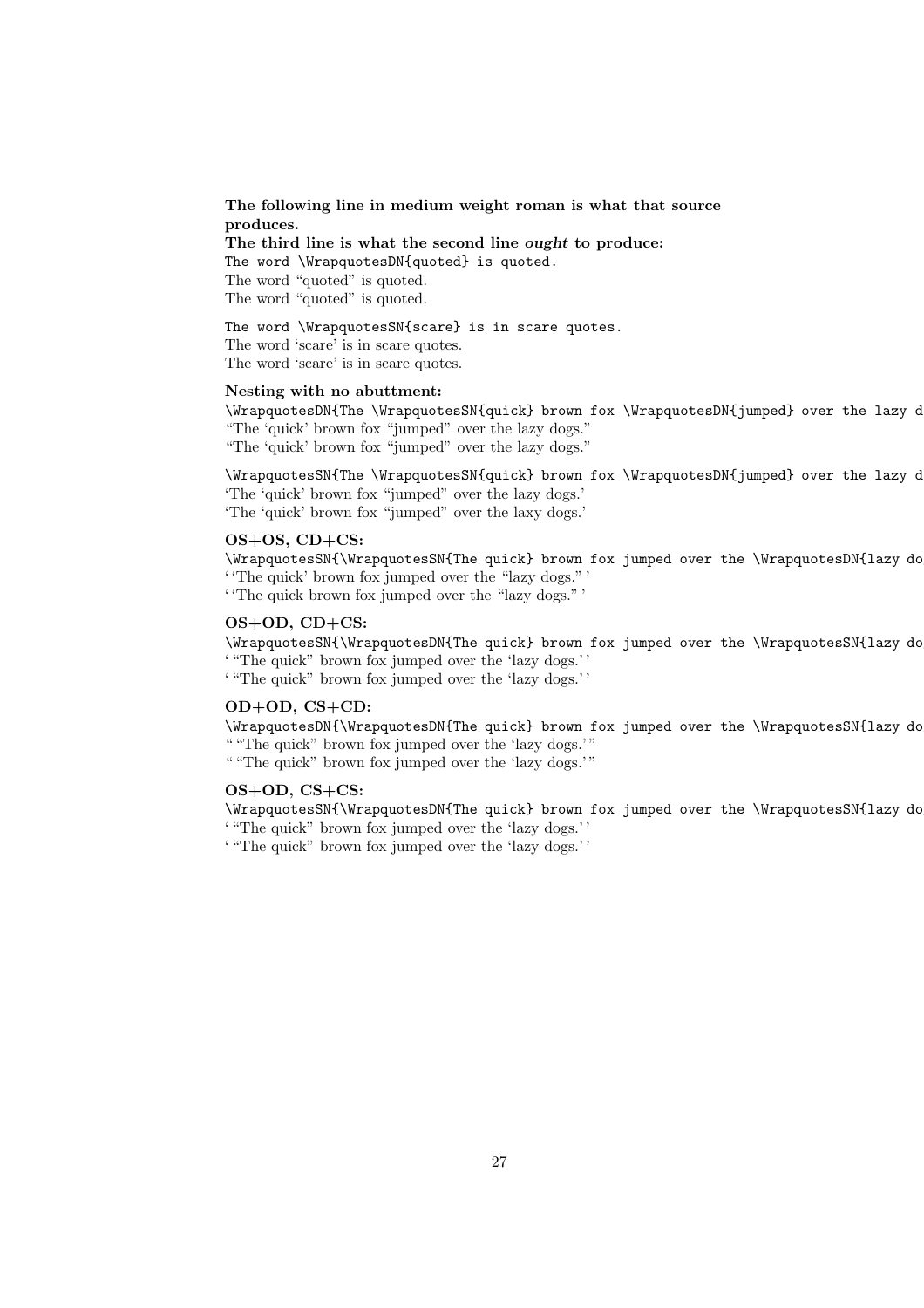## **References**

University of Chicago Press. 1993. *The Chicago Manual of Style*. 14th ed. Chicago: University of Chicago Press.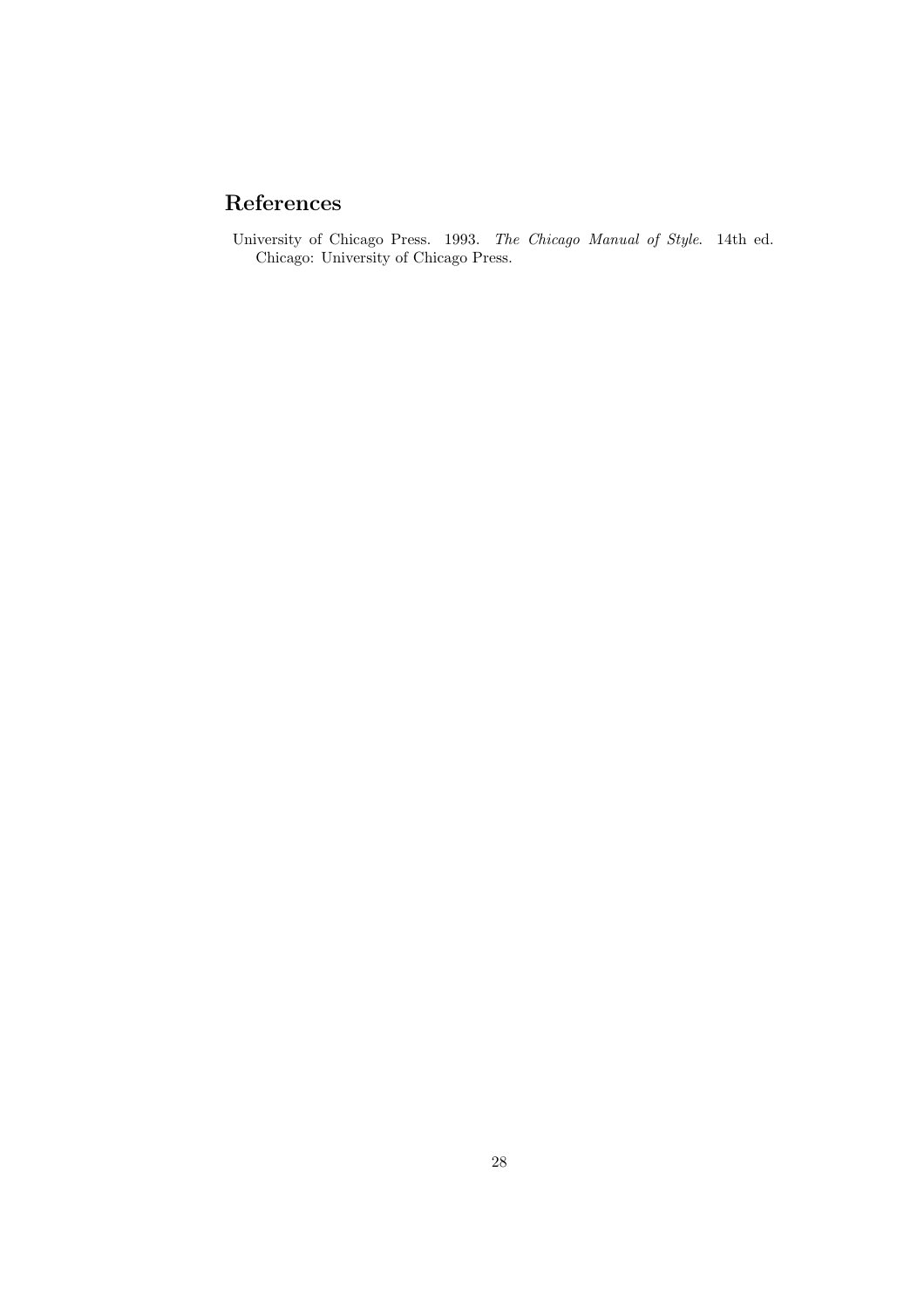## **Index**

Numbers written in italic refer to the page where the corresponding entry is described; numbers underlined refer to the code line of the definition; numbers in roman refer to the code lines where the entry is used.

| <b>Symbols</b>                                                             | \check@icl<br>. 366                                 | $\text{E@cdr} \dots \dots \dots \quad 70,97$                                 |
|----------------------------------------------------------------------------|-----------------------------------------------------|------------------------------------------------------------------------------|
| 195, 198, 201, 204,<br>\,                                                  | \check@icr<br>.                                     | \edef 7, 70, 73, 97, 100                                                     |
| 207, 210, 213,                                                             | .303, 366, 378, 381                                 | $\text{Expand}$<br>15                                                        |
| 394, 401, 409, 423                                                         | $\text{Cardt} \ldots \ldots 5, \frac{447}{1}$       | $\begin{array}{ccc} \text{Regroup} & \ldots & 259,315 \end{array}$           |
| $\sqrt{259}$                                                               | $\setminus$ csname  15                              | \else $.46, 57, 60, 67,$                                                     |
| $\setminus: \ldots \ldots \ldots 388-390$                                  |                                                     | 84, 87, 94, 118,                                                             |
| $\cdots \cdots \cdots 175, 443$<br>∖@                                      | D                                                   | 133,<br>196,<br>199,                                                         |
| $\text{Obreak@tfor  342}$                                                  | $\Delta$ PeclareOption  26, 32                      | 202,<br>205,<br><b>208,</b>                                                  |
| \@doublequotes@false                                                       | \DeclareRobustCommand                               | 211, 214,<br>294,                                                            |
| 29, 116, 131, 141<br>$\mathbf{L}$                                          | 360<br>.                                            | 309, 312,<br>315,                                                            |
| \@doublequotes@true                                                        | \DeclareTextFontCommand                             | 318, 321,<br>324,                                                            |
| $\ldots$ 35, 120, 135, <u>141</u>                                          | .<br>359                                            | 327, 330,<br>343,                                                            |
| <b>\@firstoftwo</b><br>45                                                  | $\text{def}$ . 1-6, 27, 33, 54,                     | 351, 363,<br>366,                                                            |
| $\setminus$ Cifundefined<br>11                                             | 55, 81, 82, 117,                                    | 378, 380, 412, 426                                                           |
| \@look@nosuck@false                                                        | 121, 132, 136,                                      | 15                                                                           |
| . <u>231</u> , 263                                                         | 311, 317, 359, 389                                  | \endgroup . 124, 139,                                                        |
| \@look@nosuck@true .                                                       | $\text{\textcircled{a}} \ldots \ldots 305$          | 164, 170, 176, 309                                                           |
| $\ldots \ldots 231, 269$                                                   | $\text{defn} \ldots \ldots \quad 4, \frac{433}{48}$ | $\end{input}$<br>20                                                          |
| \@nil $42, 43, 53,$                                                        | $\Delta$ 378                                        | $\simeq$<br>10                                                               |
| 70, 73, 80, 97, 100                                                        | $\Delta$ DGobbleM  266                              | \ExecuteOptions<br>38                                                        |
| \@secondoftwo<br>47                                                        | $\text{do} \dots \dots \dots \dots 337$             | $\text{expandafter} \dots 45,$                                               |
| $\sqrt{9}$ sptoken $259, 312$                                              | $\delta$ . $\ldots$ $\frac{1}{5}$                   | 47,<br>236,<br>270,                                                          |
| $\text{\textbackslash}$ Ctempswafalse . 41, 331                            |                                                     | 301,<br>$332 - 335,$                                                         |
| \@tempswatrue                                                              | \DoXUsepackagE<br>$\perp$                           | 338, 340, 367, 389                                                           |
| 59, 75, 86, 102, 341                                                       | \DTypeout . 108, 112,                               |                                                                              |
| $\text{Wtfor} \dots \dots \dots 332$                                       | 115,<br>119,<br>130,                                | F                                                                            |
| $\texttt{0tidsw@false}$ $40$                                               | 134,<br>143,<br>147,                                | 48, 64, 71, 76-78,<br>\fi                                                    |
| \@ti@sw@true<br>40                                                         | 152,<br>156,<br>161,                                | $91, 98, 103-105,$                                                           |
| $\text{Qwhilesw}$ 64, 91                                                   | 167,<br>173,<br>194,                                | 122, 137,<br>215,                                                            |
| $\sqrt{Q}xobeysp$ 259                                                      | 200,<br>203,<br>197,                                | 296, 346,<br>354,                                                            |
|                                                                            | 209,<br>212,<br>206,                                | 355, 366,<br>368,                                                            |
|                                                                            | 234,<br>237,<br>240,                                | 378, 382, 416, 430                                                           |
| $\setminus$                                                                | 262,<br>265,<br>268,                                | $\perp$ , 4                                                                  |
|                                                                            | 271,<br>274,<br>281,                                | 1, 2                                                                         |
| A                                                                          | 291,<br>300,<br>302,                                |                                                                              |
| $\text{aftergroup} \dots 218,$                                             | 304,<br>310,<br>306,                                | \fileversion $1, 3$<br>$\text{ifilm} \dots \dots \dots \dots$                |
| 221, 245, 248,                                                             | 319,<br>313,<br>316,                                |                                                                              |
| 307, 311, 317, 383                                                         | 322,<br>325,<br>328,                                | $\begin{array}{ccc}\n\text{for eigen } \ldots & \ldots & 3,433\n\end{array}$ |
| $\article \ldots \ldots \ 4, \frac{447}{4}$                                | 339,<br>344,<br>349.                                | $\{\text{foreignword }\dots 3, \frac{433}{2}\}$                              |
|                                                                            | 352,<br>356,<br>372,                                | $\verb+\FrankenInfo + \ldots + 373$                                          |
| B                                                                          | 392,<br>393.<br>395,                                | \futurelet  189, 288                                                         |
| \begingroup  113,                                                          | 399,<br>400,<br>402,                                |                                                                              |
| $128,\ 162,\ 168,\ 174$                                                    | 406,<br>408,<br>410,                                | G                                                                            |
| $\begin{bmatrix} \texttt{bgroup} & \texttt{} & \texttt{259} \end{bmatrix}$ | 413,<br>414,<br>420,                                | \g@addto@macro                                                               |
| $\text{book} \ldots \ldots \ldots \quad 4, \frac{447}{4}$                  | 422, 424, 427, 428                                  | .394, 401, 409, 423                                                          |
|                                                                            |                                                     | $\qquad \qquad \ldots \ldots$<br>181,                                        |
| С                                                                          | Е                                                   | 185, 224,<br>228,                                                            |
| \chaptertitle<br>11                                                        | $\text{E@car } \ldots \ldots \quad 73, 100$         | 255,<br>$282 - 284$<br>251,                                                  |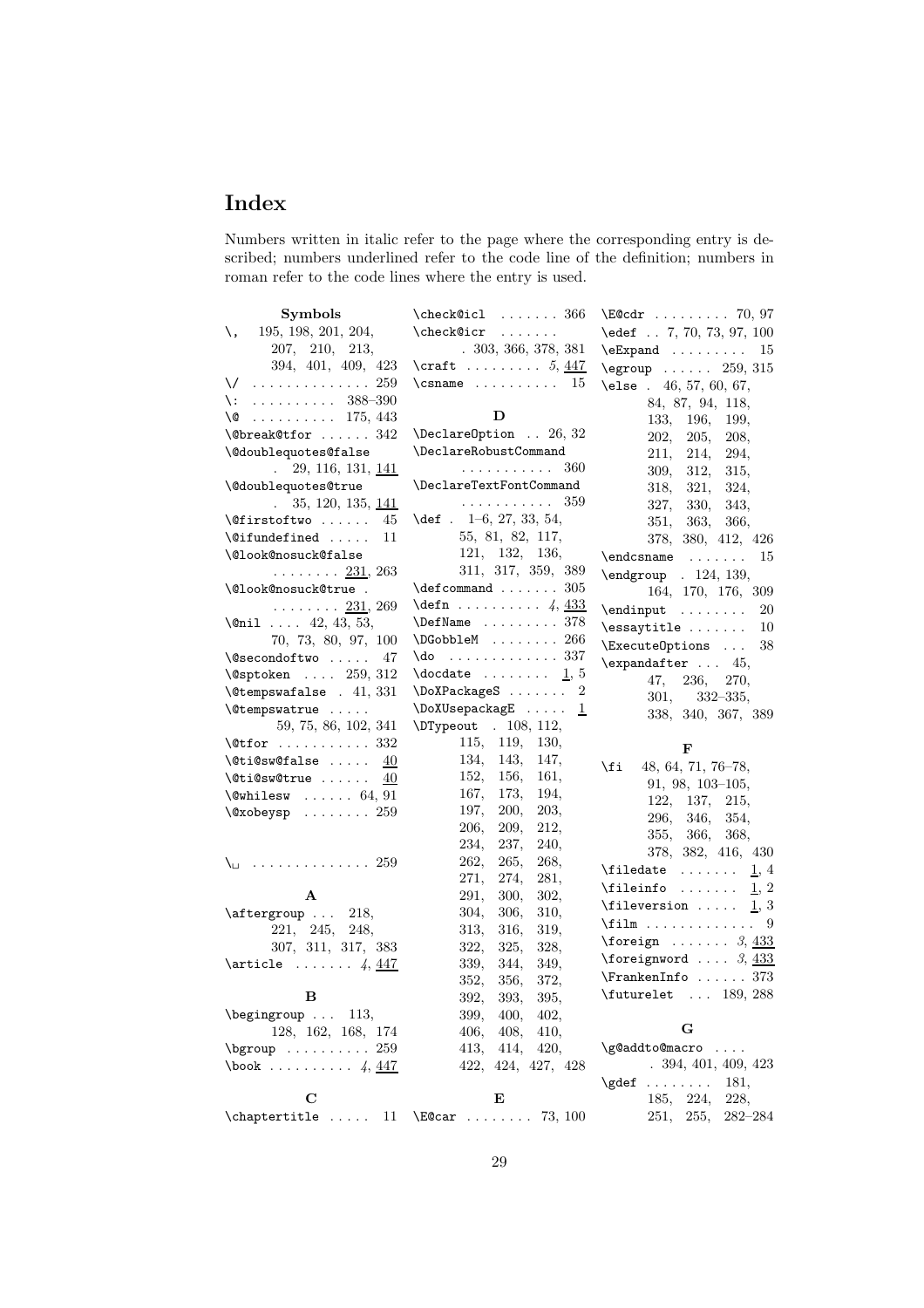| н                                                                  | \MessageBreak . 374-376                     | $\setminus$ sc@t@b 55, 58, 74,                |
|--------------------------------------------------------------------|---------------------------------------------|-----------------------------------------------|
|                                                                    | \HaveECitationS $1$ \music  4, $447$        | 82, 85, 101, 284,                             |
|                                                                    |                                             | 352, 353, 415, 429                            |
| 1                                                                  | N                                           | \sc@t@c 237, 240, 265,                        |
| \if@doublequotes@.                                                 | \NeedsTeXFormat<br>22                       | 266.<br>268.<br>271,                          |
| $\ldots$ 114, 129, 141                                             | $\neq$ boolean 50, 141, 231                 | 274,<br>288,<br>291,                          |
| \if@look@nosuck@                                                   | $\neq$<br>40,                               | 301,<br>303,<br>292,                          |
| $\ldots$ 231, 407, 421                                             | 107, 127,<br>142,                           | 312,<br>309,<br>315,                          |
| $\iota$ if@tempswa  44, 348                                        | 146,<br>151,<br>155,                        | 321,<br>324,<br>318,                          |
| \if@ti@sw@ $\underline{40}$                                        | 160, 166,<br>172,                           | 327, 338, 339, 344                            |
| $\mathcal{S}$ 361                                                  | 180, 184,<br>188.                           | \sc@t@d  293, 295,                            |
| \IfQuestion0rExclamation<br>$\ldots \ldots 7, \underline{40}, 109$ | 191, 217,<br><b>220,</b>                    | 297, 305,<br>311,                             |
| \if vmode $\ldots$ 292, 366,                                       | 223,<br>227,<br>233.                        | 314,<br>317,<br>320,                          |
| 374, 376, 378, 379                                                 | 244,<br>247,<br>250,                        | 326,<br>323,<br>329,                          |
| \ifx 56, 58, 65, 74, 83,                                           | 254,<br>261,<br>279,                        | 350,<br>353,<br>356,                          |
| 85, 92, 101, 193,                                                  | 287, 290,<br>299,                           | 357,<br>375,<br>385,                          |
| 196, 199, 202,                                                     | 371, 391,<br>398,                           | 411, 415, 425, 429                            |
| 205, 208, 211,                                                     | 405, 419, 435, 442                          | $\setminus$ sc@t@e<br>282, 336                |
| 292, 303, 309,                                                     | $\neq 11, 433,$                             | \sc@t@f 181, 185, 192,                        |
| 312, 315, 318,                                                     | 434, 438, 445-455                           | 224,<br>228,<br>237,                          |
| 321, 324, 327, 338                                                 | $\text{NewName} \dots \dots 53, 80$         | 238,<br>240, 241,<br>255, 265,<br>251,        |
| \In<br>. 15                                                        | $\n\times 362$                              | 266, 268, 271,                                |
| \initelyHavECitationS                                              | $\n\omega$                                  | 272, 274,<br>275,                             |
| . 3                                                                | $\ldots$ 236, 258, 270                      | 393–395,<br>$400 -$                           |
| \InputIfFileExists  1                                              | P                                           | 402, 409,<br>410,                             |
|                                                                    | $\phi$ 3, 433                               | 414, 423, 424, 428                            |
| $\mathbf{J}$                                                       | $\pi$ 5, 447                                | \sc@t@g 333, 338, 340, 345                    |
| \journal $\ldots \ldots$ 4, $447$                                  | $\omega$ 5, 447                             | $\sC@toks@a \ldots \ldots$                    |
| \JusTLoaDInformatioN 13                                            | $\PP0ptArg \ldots \ldots \underline{1}, 23$ | .280, 281, 301, 302                           |
|                                                                    | \ProcessOptions<br>39                       | \ShortEmpty 56, 65, 83, 92                    |
| L                                                                  | $\verb+\ProvidesFile \dots 6$               | $\lambda$ 259                                 |
| $\lambda$ = $364$                                                  | \ProvidesPackage  23                        | $\text{space} \dots 8, 241,$                  |
| 7, 28, 34, 61, 62,<br>\let                                         |                                             | 259, 275, 374-376                             |
| 68, 69, 88, 89,<br>95, 96, 293, 295,                               | R                                           | $\text{Species} \dots \dots 5, \frac{447}{4}$ |
| 314, 320, 323,                                                     | \requirecommand  258                        | \storytitle  447                              |
| 326, 329,<br>350,                                                  | $\lambda$ RequirePackage  24                | $\strut \text{string} \ldots \strut 374-376,$ |
| 353, 388,<br>390.                                                  | $\text{ReserveCS} \dots \dots$              | 408, 413, 422, 427                            |
| 411, 415, 425, 429                                                 | 25, 51, 52, 178, 387                        |                                               |
| 8                                                                  | \RestoreDoXVarS  18                         | т                                             |
|                                                                    |                                             | \term 4, $433$                                |
| М                                                                  | S                                           | $\text{\textcirc} \ldots$ 365                 |
| \makeatletter<br>10                                                | $\SaveDoXVarS$<br>14                        | \textitswitch  8,                             |
| 19<br>\makeatother                                                 | $\setminus$ sc@t@a  54, 56,                 | 9, 433, 434, 445,                             |
| \manualref<br>$\ldots \ldots 453$                                  | 58, 61, 62, 65,                             | $447-449, 453-455$                            |
| \meaning<br>$\ldots$ 237, 240,                                     | 69, 70, 81, 83,                             | \textquotedblleft . 181                       |
| 265,<br>268,<br>271,                                               | 85, 88, 89, 92,                             | \textquotedblright<br>$\ddot{\phantom{a}}$ .  |
| 274,<br>291,<br>306,                                               |                                             |                                               |
| 339,<br>340,<br>344,                                               | 96, 97, 117, 121,                           | . 228, 251, 394, 409                          |
|                                                                    | 123,<br>132,<br>136,                        | \textquoteleft<br>185, 443                    |
| 345,<br>349,<br>352,                                               | 138,<br>189,<br>193,                        | \textquoteright<br>224,                       |
| 356,<br>392,<br>393,                                               | 196,<br>199,<br>202,                        | 255, 401, 423, 443                            |
| 395,<br>399,<br>400,                                               | 211,<br>205,<br>208,                        | \textslswitch $7,446$                         |
| 402,<br>406,<br>410,<br>414,<br>420, 424, 428                      | 283,<br>349,<br>350,<br>388, 390, 411, 425  | \the  281, 302<br>\ti@@openquote<br>189, 191  |